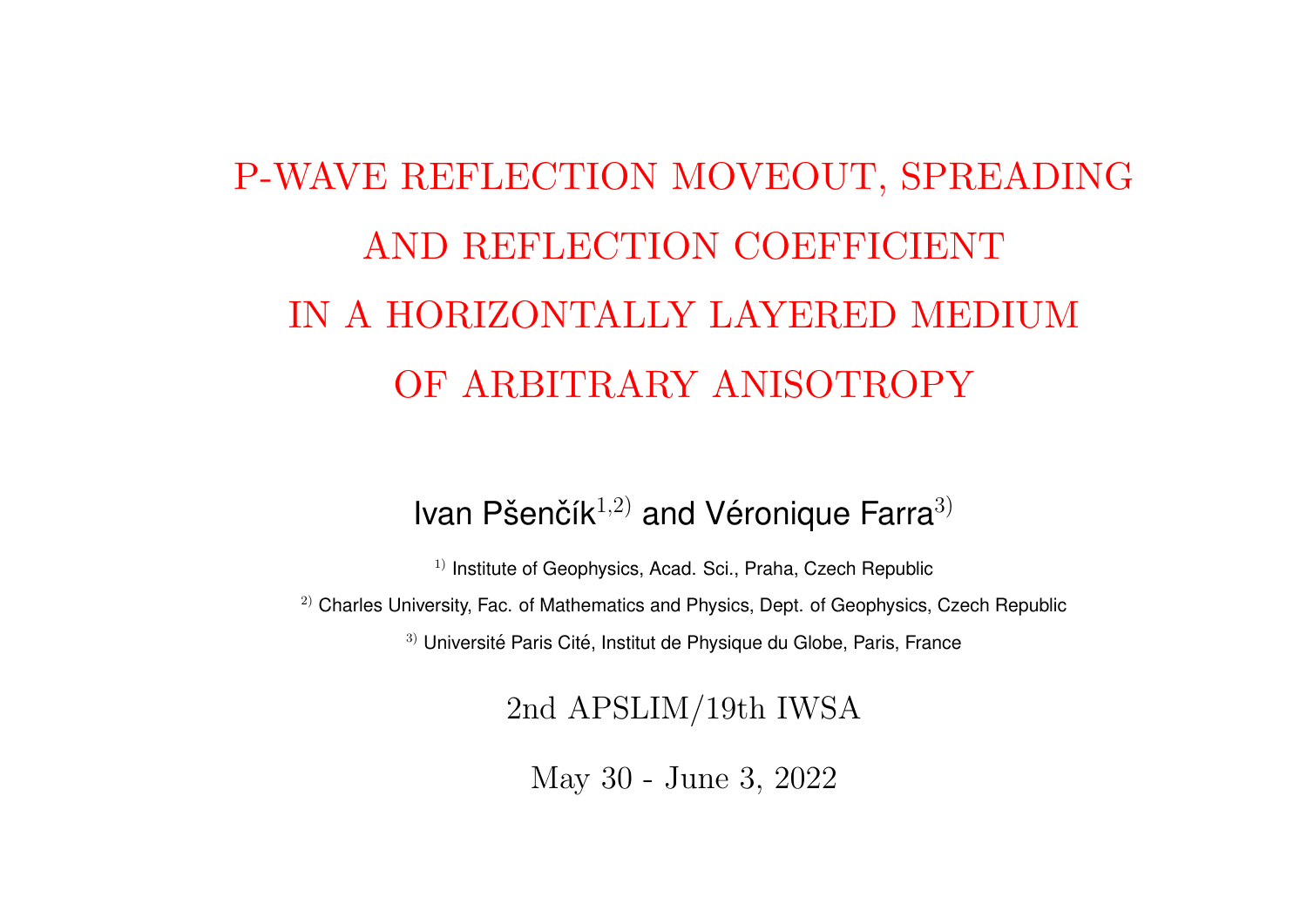# Outline

**Introduction** 

A-parameters

Approximate P-wave traveltime formula

Approximate P-wave spreading formula

Approximate P-wave reflection coefficient

**Conclusions** 

Possible extensions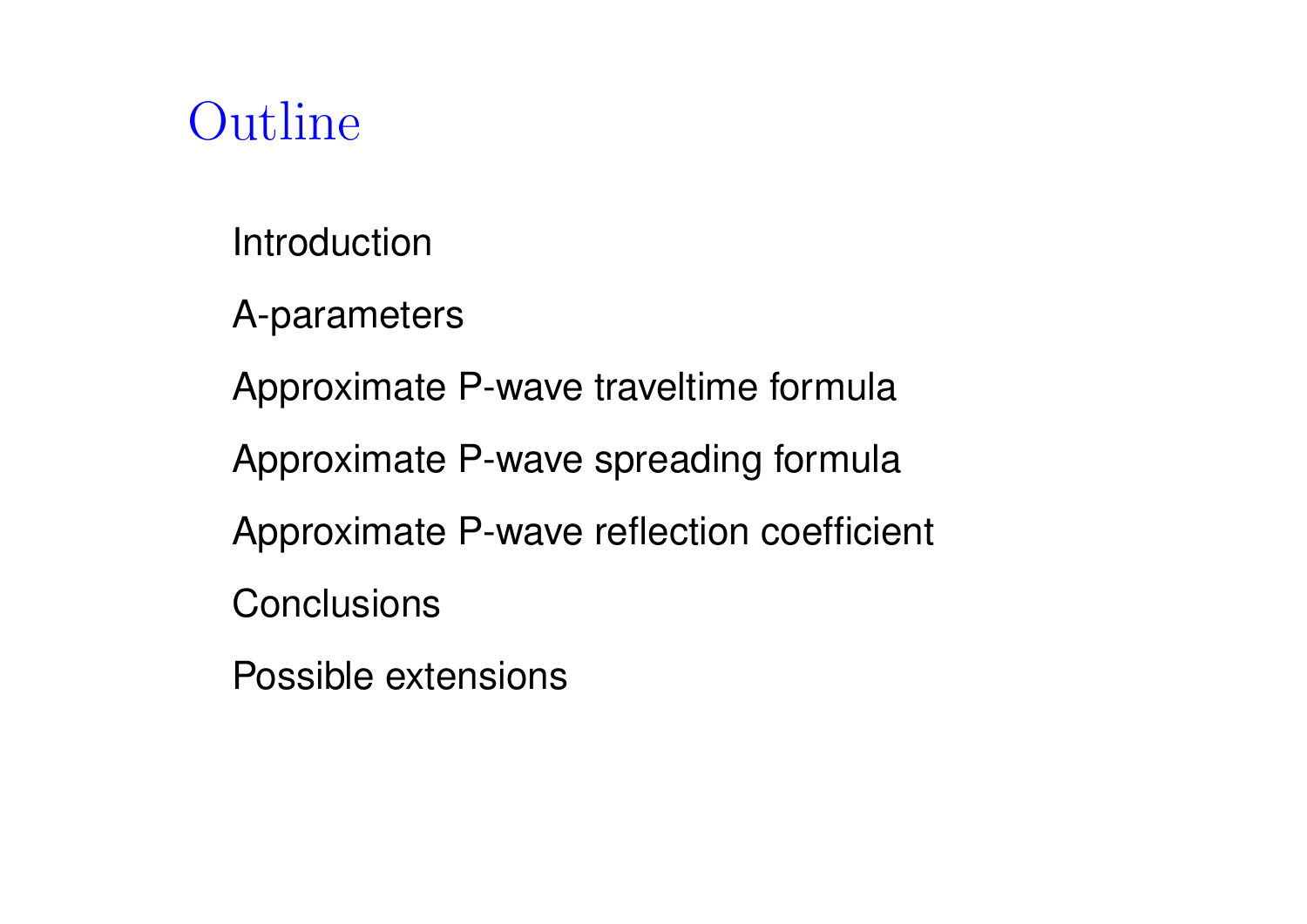## Introduction

**Moveout approximations**

**standard**

- expansion of  $T^2$  in terms of the squared offset  $x$ 

hyperbolic, non-hyperbolic, ...

**alternative**

- expansion of  $T^2$  in terms of A-parameters specifying

deviations of anisotropy from isotropy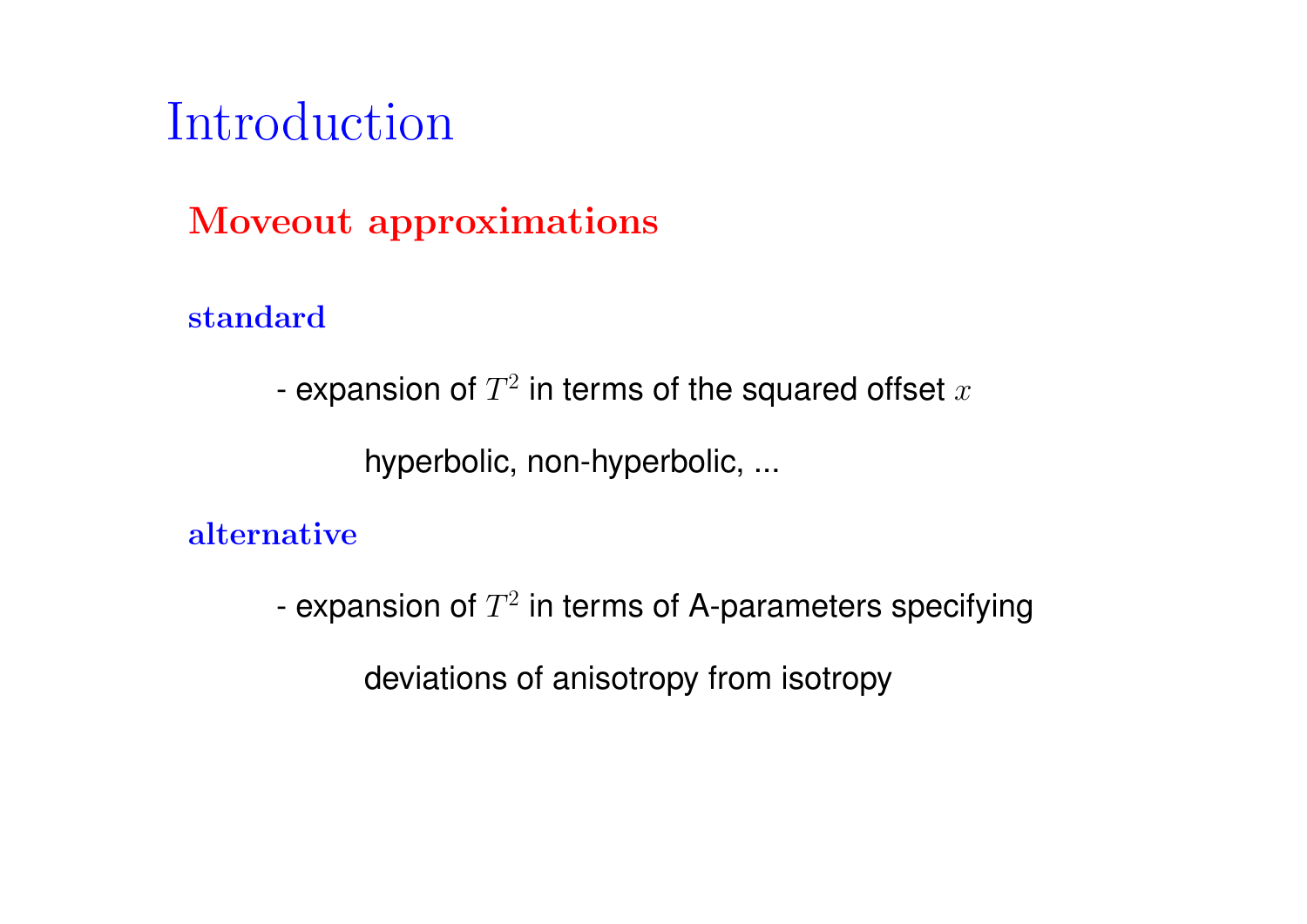### Introduction

**Spreading approximation**

- based on the derivatives of moveout expressions expressed in terms of A-parameters

**P-wave reflection coefficient approximation**

- weak-anisotropy and weak-contrast approximations of the P-wave reflection coefficient
- approximate coefficient expressed in terms of A-parameters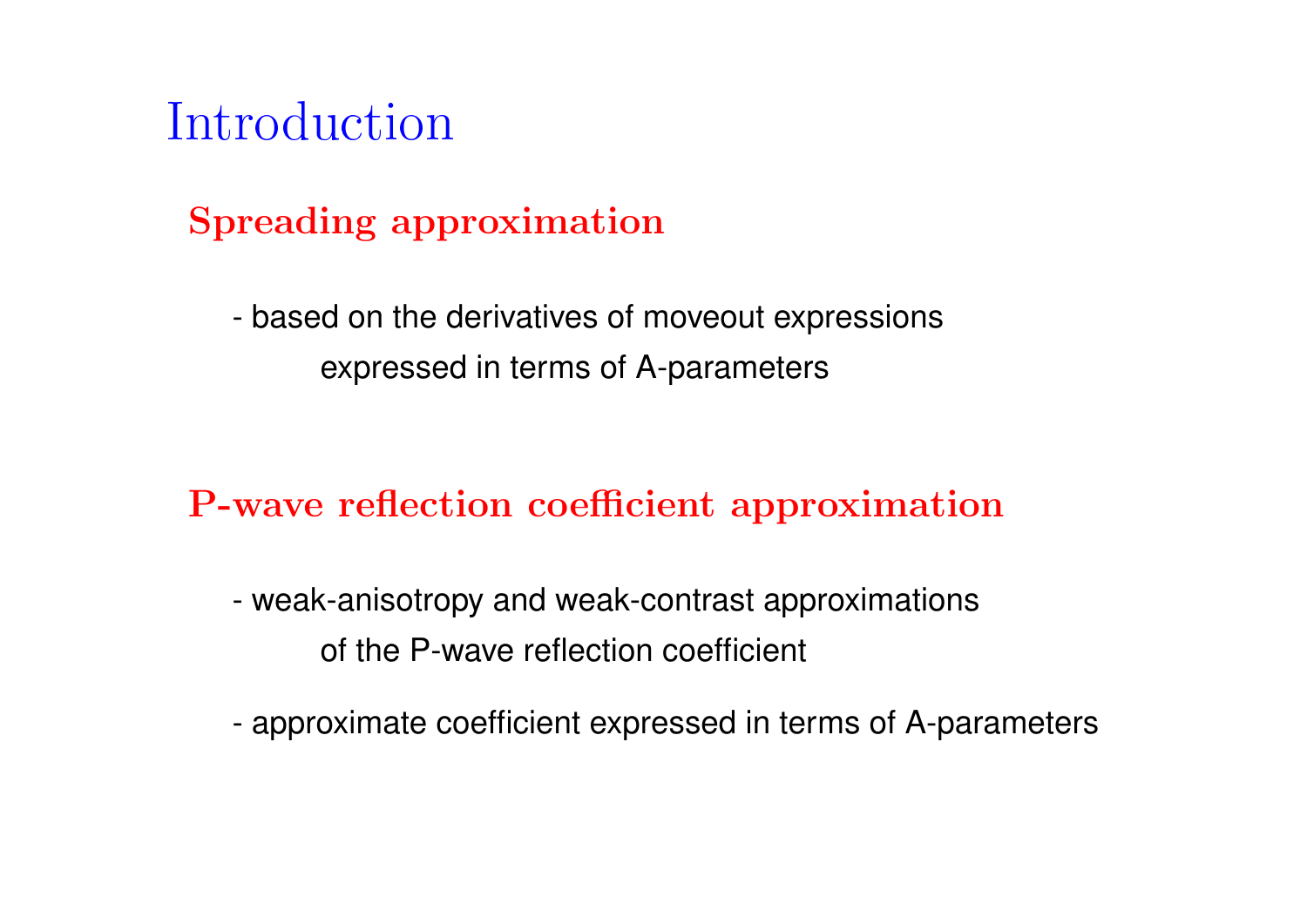- 21 A-parameters
- represent deviation from an isotropic reference
- generalization of *Thomsen's (1986)* parameters
- related to weak-anisotropy (WA) parameters
- an alternative to stiffness tensor *cijkl* or elastic parameters *Cαβ*
- linear relation to elements of *cijkl* or *Cαβ*
- natural combinations of *Cαβ* taken into account
- applicable to anisotropy of any type, strength and orientation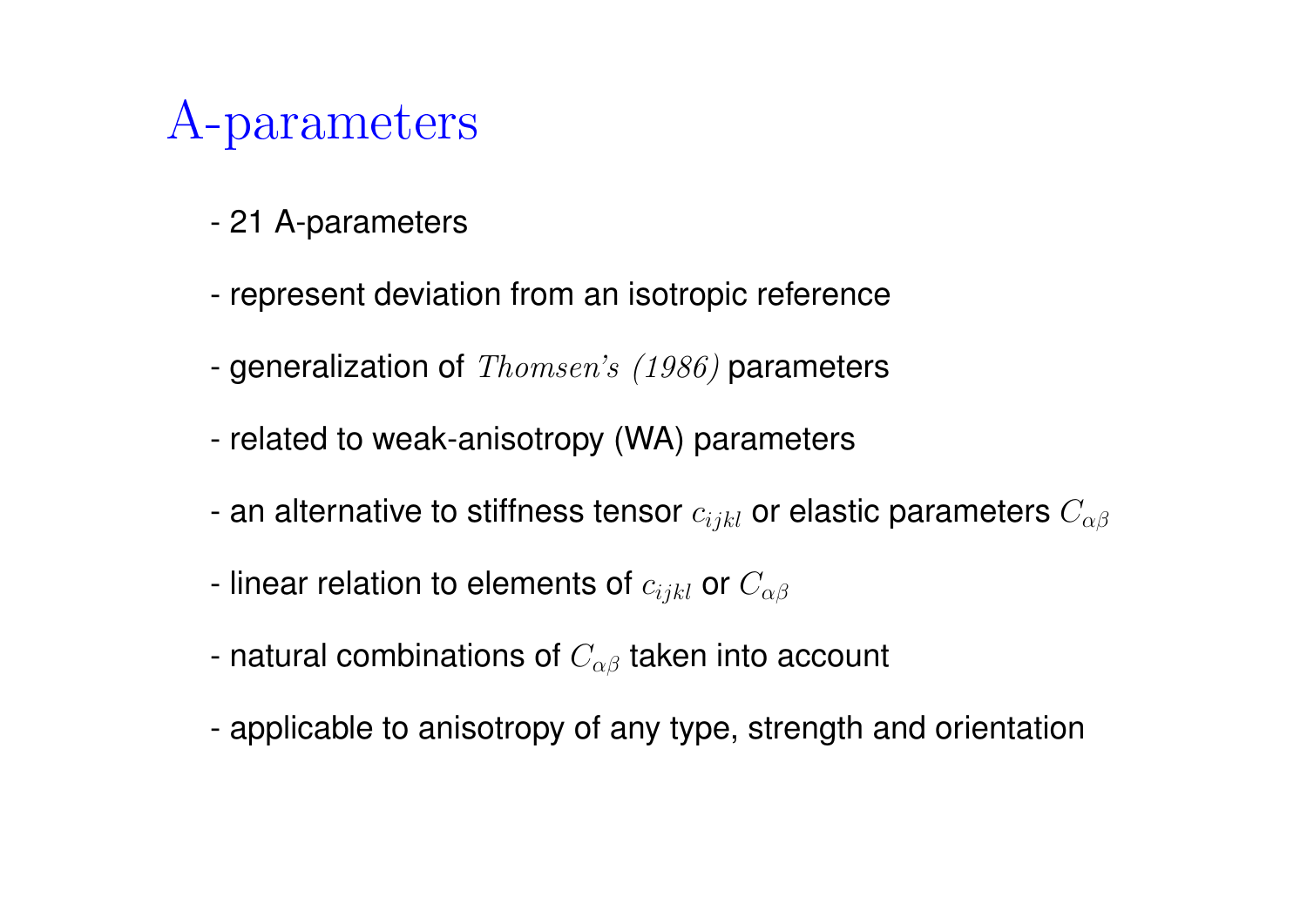- describe exactly any wave attribute
- simple transformation, equivalent of Bond transformation
- freedom in the choice of the reference velocities
- all 21 A-parameters dimensionless, of comparable size
- first-order P-wave attributes depend on only **15 A-parameters**
- first-order S-wave attributes depend on only **15 A-parameters**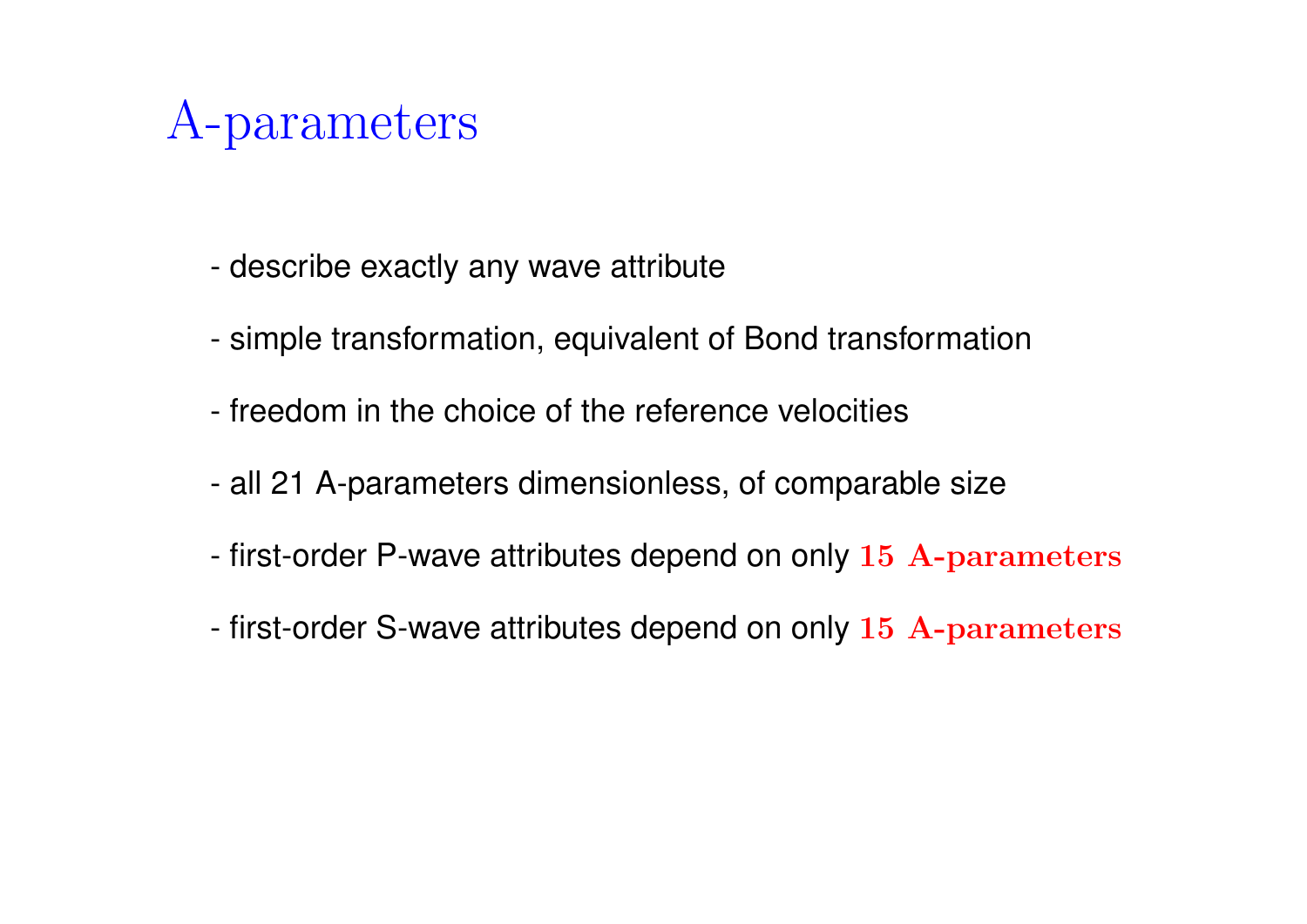- 6 P-wave A-parameters
- 6 S-wave A-parameters
- 9 common A-parameters

global A-parameters - in 3D space profile A-parameters - along a profile - superscript P crystal A-parameters - coincidence of symmetry and coordinate elements - superscripts TI, OR, TR, ...

Bond transformation between various types of A-parameters (linear transformation)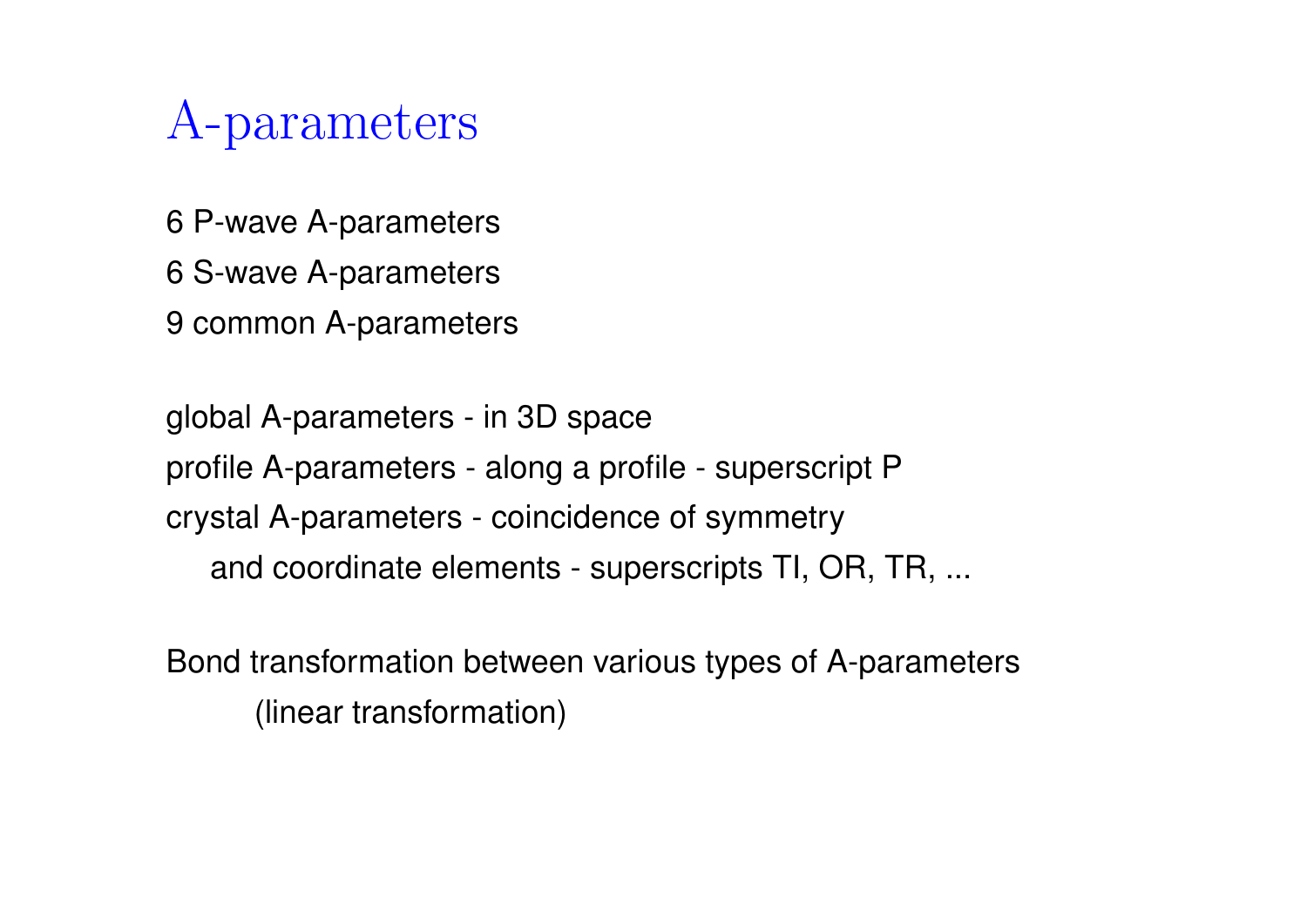#### **P-wave A-parameters (global coordinates)**

$$
\epsilon_x = \frac{A_{11} - \alpha^2}{2\alpha^2}, \quad \epsilon_y = \frac{A_{22} - \alpha^2}{2\alpha^2}, \quad \epsilon_z = \frac{A_{33} - \alpha^2}{2\alpha^2},
$$

$$
\chi_x = \frac{A_{14} + 2A_{56}}{\alpha^2}
$$
,  $\chi_y = \frac{A_{25} + 2A_{46}}{\alpha^2}$ ,  $\chi_z = \frac{A_{36} + 2A_{45}}{\alpha^2}$ 

*Aαβ* - density-normalized elastic parameters *α* - P-wave velocity in a reference isotropic medium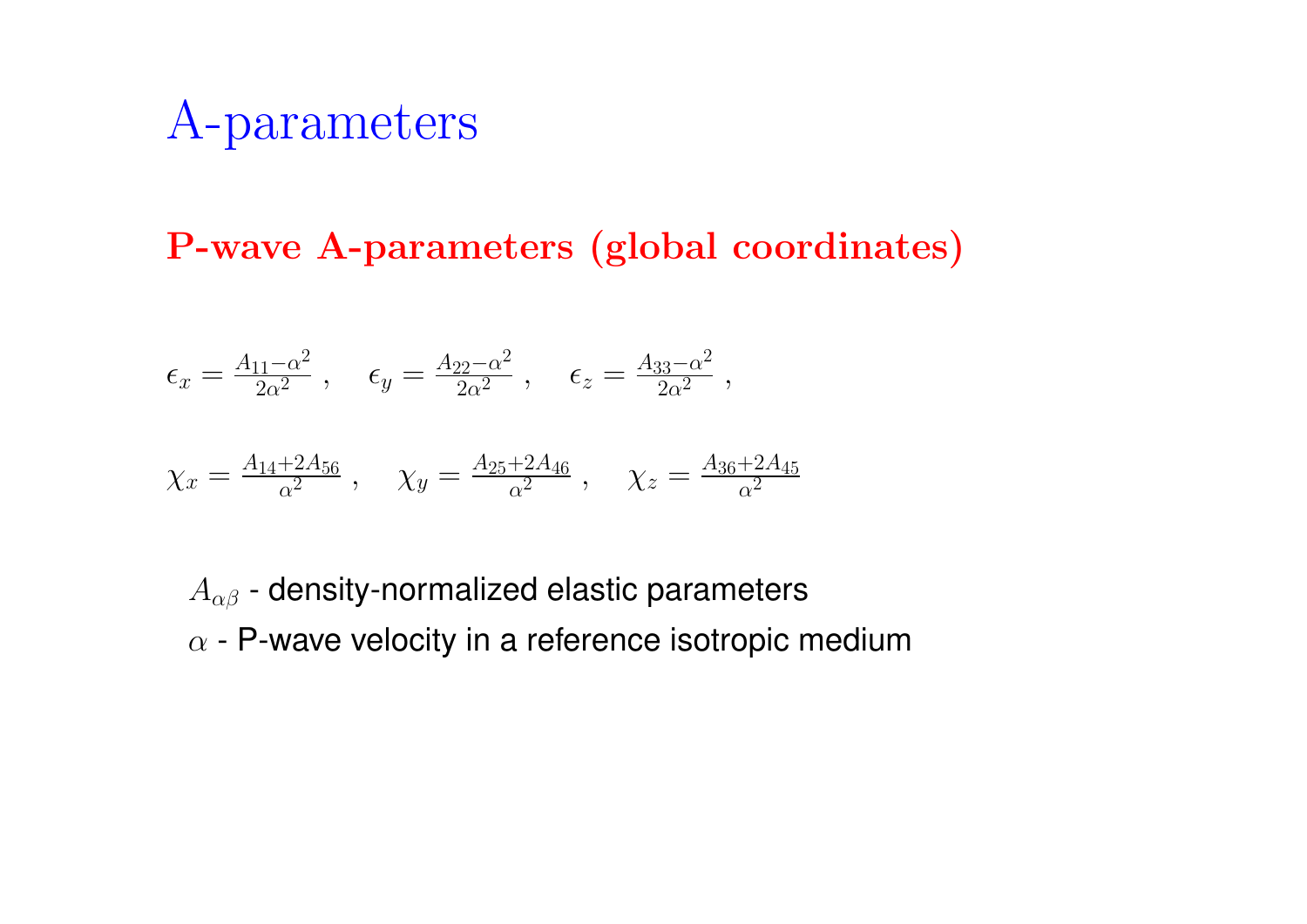#### **S-wave A-parameters (global coordinates)**

$$
\gamma_x = \frac{A_{44} - \beta^2}{2\beta^2} \ , \quad \gamma_y = \frac{A_{55} - \beta^2}{2\beta^2} \ , \quad \gamma_z = \frac{A_{66} - \beta^2}{2\beta^2} \ ,
$$

$$
\epsilon_{45} = \tfrac{A_{45}}{\beta^2} \ , \quad \epsilon_{46} = \tfrac{A_{46}}{\beta^2} \ , \quad \epsilon_{56} = \tfrac{A_{56}}{\beta^2}
$$

*Aαβ* - density-normalized elastic parameters *β* - S-wave velocity in a reference isotropic medium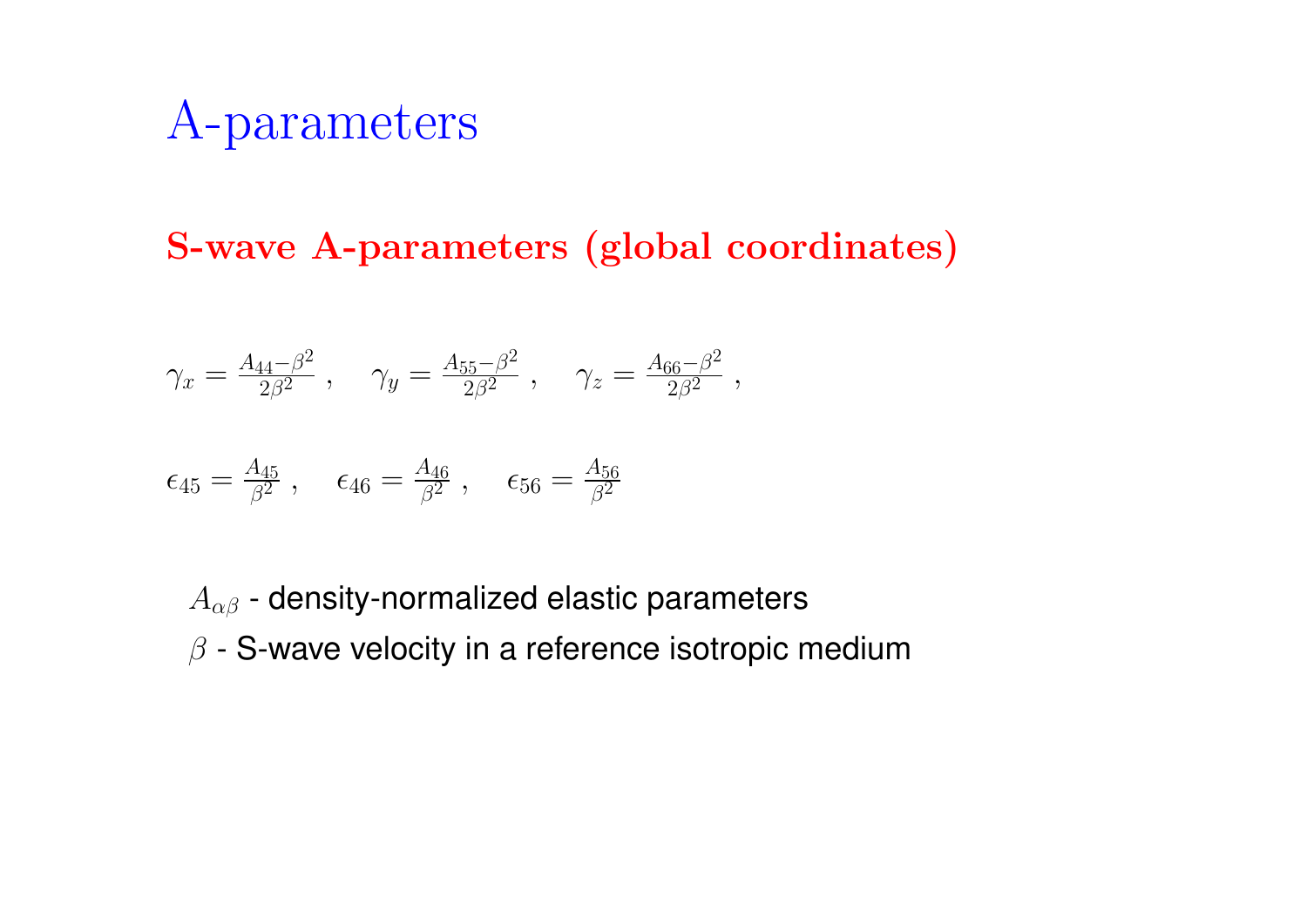#### **Common A-parameters (global coordinates)**

$$
\eta_x = \frac{2(A_{23} + 2A_{44}) - A_{22} - A_{33}}{2\alpha^2} , \quad \eta_y = \frac{2(A_{13} + 2A_{55}) - A_{33} - A_{11}}{2\alpha^2} , \quad \eta_z = \frac{2(A_{12} + 2A_{66}) - A_{11} - A_{22}}{2\alpha^2} ,
$$

$$
\xi_{15} = \frac{A_{25} + 2A_{46} - A_{15}}{\alpha^2} ,\n\quad\n\xi_{16} = \frac{A_{36} + 2A_{45} - A_{16}}{\alpha^2} ,\n\quad\n\xi_{24} = \frac{A_{14} + 2A_{56} - A_{24}}{\alpha^2} ,
$$

$$
\xi_{26} = \frac{A_{36} + 2A_{45} - A_{26}}{\alpha^2} ,\n\quad\n\xi_{34} = \frac{A_{14} + 2A_{56} - A_{34}}{\alpha^2} ,\n\quad\n\xi_{35} = \frac{A_{25} + 2A_{46} - A_{35}}{\alpha^2}
$$

*Aαβ* - density-normalized elastic parameters *α* - P-wave velocity in a reference isotropic medium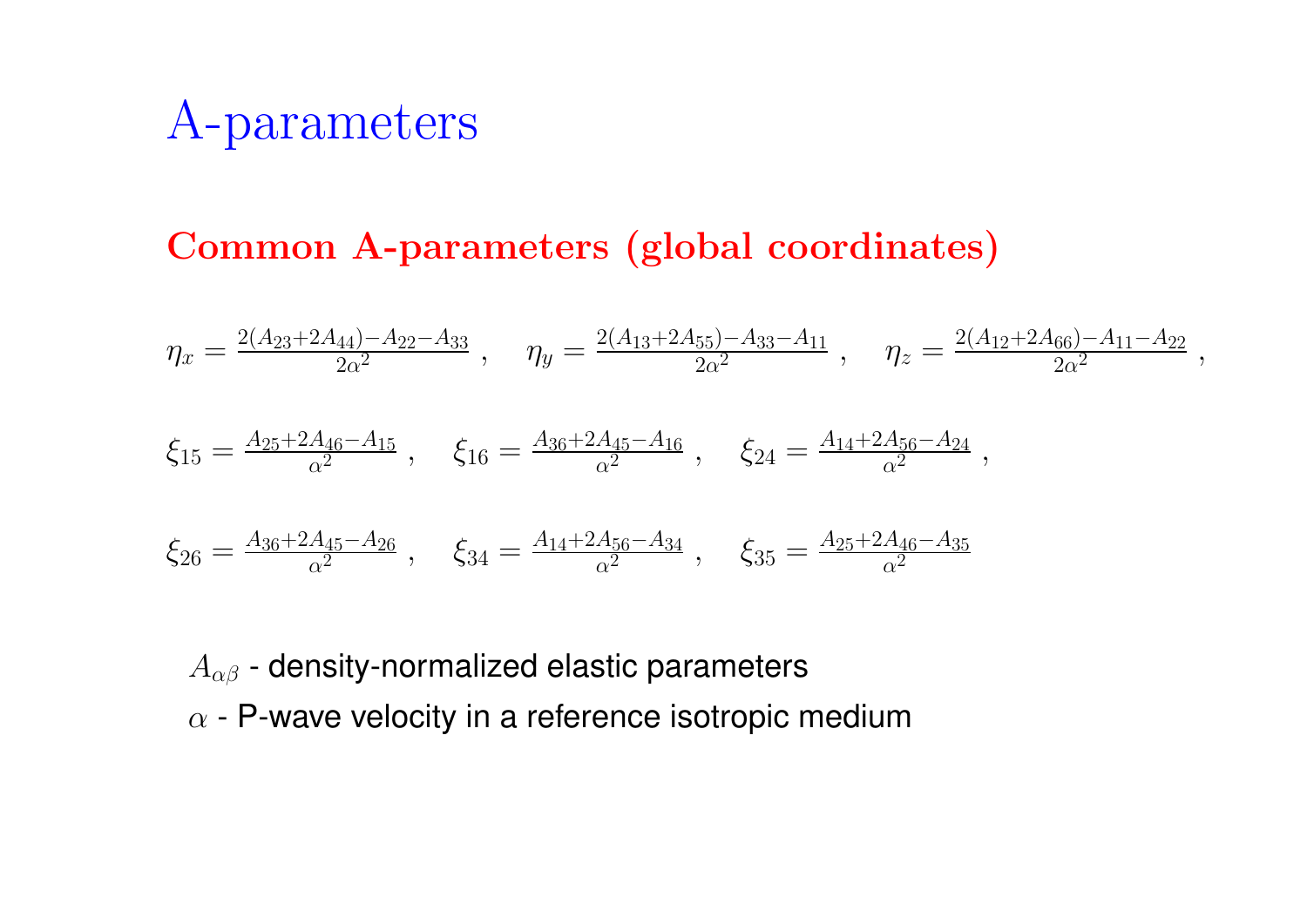$$
T^{2}(x) = \left[\sum_{i=1}^{N} T_{i}(x_{i})\right]^{2} , \qquad x = \sum_{i=1}^{N} x_{i}
$$

- *T* traveltime
- *x* offset
- *N* number of layers
- *T<sup>i</sup>* traveltime along down- and up-going elements
	- of ray in *i*-th layer
- *x<sup>i</sup>* offset corresponding to down- and up-going elements of ray in *i*-th layer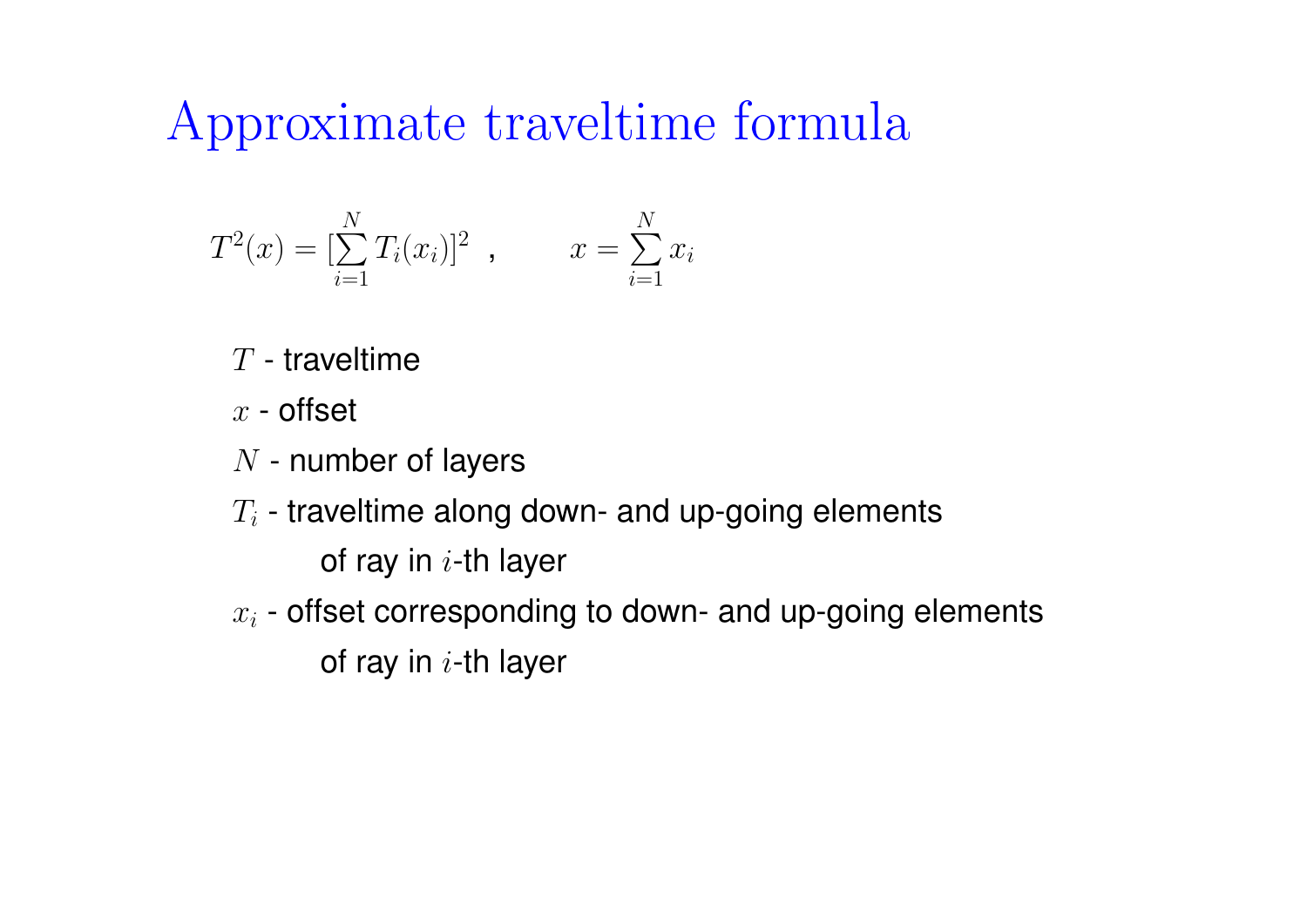$$
T^{2}(x) = \left[\sum_{i=1}^{N} T_{i}(x_{i})\right]^{2}, \qquad x = \sum_{i=1}^{N} x_{i}
$$

**Two approximations**

- replacement of actual ray

by a ray in the reference isotropic medium

- replacement of exact ray velocity

by its first-order approximation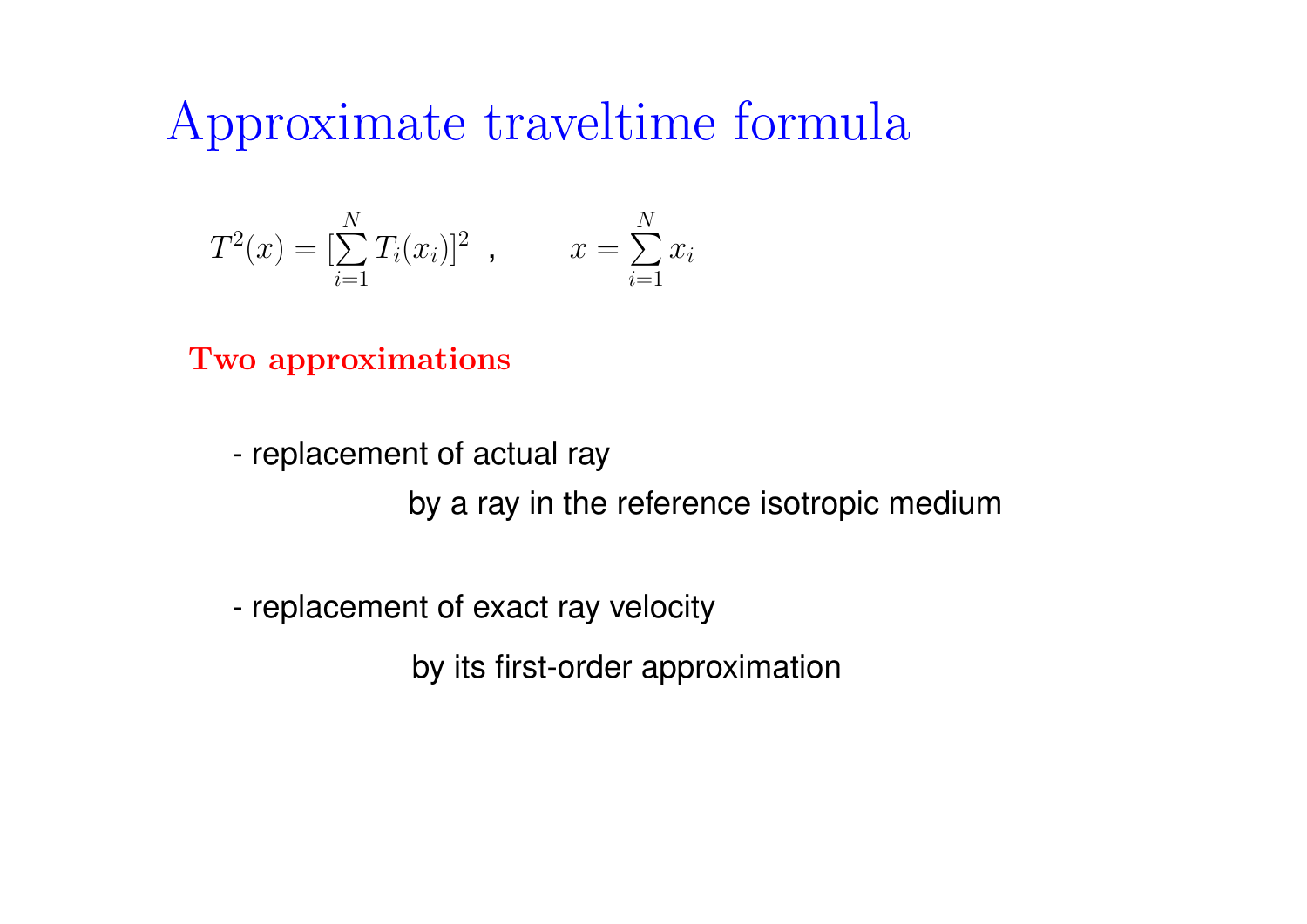$T^2_i$  $T_i^2(\bar{x}_i) = T_{0i}^2$  $\bar{v}_{0i}^2(1+\bar{x}_i^2)$  $\binom{2}{i}$ <sup>3</sup>/*P*( $\bar{x}_i$ )

 $T_{0i}$  - two-way zero-offset traveltime in *i*-th layer  $\bar{x}_i$  - normalized offset in *i*-th layer

$$
T_{0i} = 2h_i/\alpha_i \quad , \qquad \bar{x}_i = x_i/2h_i
$$

*h<sup>i</sup>* - thickness of *i*-th layer

*α<sup>i</sup>* - P-wave reference velocity of *i*-th layer

$$
P(\bar{x}) = (1 + \bar{x}^2)^2 + 2\epsilon_x^P \bar{x}^4 + 2(\eta_y^P + \epsilon_x^P + \epsilon_z^P)\bar{x}^2 + 2\epsilon_z^P
$$
  

$$
\epsilon_x^P, \epsilon_z^P, \eta_y^P \text{ - profile A-parameters of the } i\text{-th layer}
$$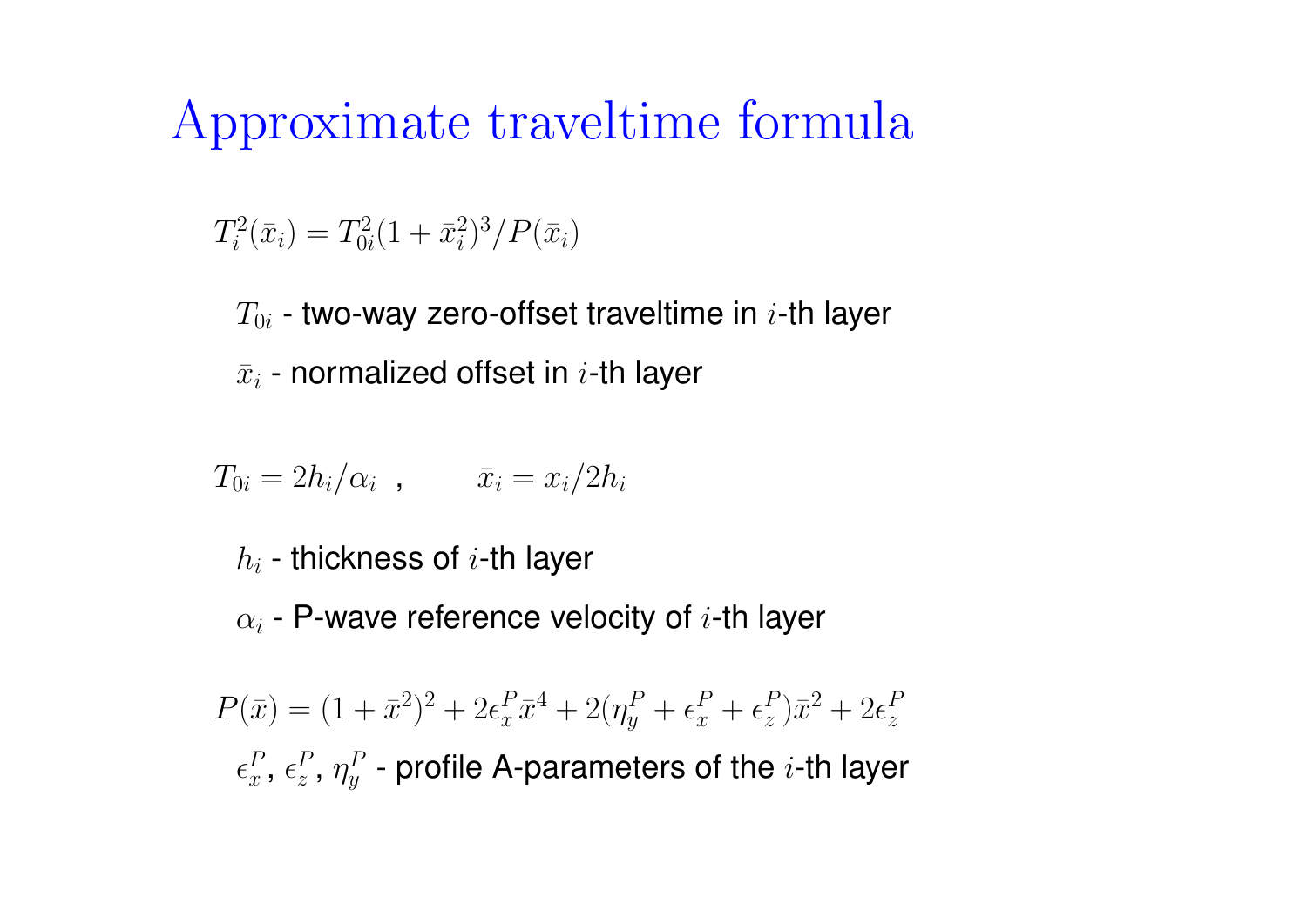$T^2_i$  $T_i^2(\bar{x}_i) = T_{0i}^2$  $\bar{v}_{0i}^2(1+\bar{x}_i^2)$  $\binom{2}{i}$ <sup>3</sup>/*P*( $\bar{x}_i$ )

$$
\bar{x}_i = pq_i^{-1}
$$
,  $q_i = (\bar{\alpha}_i^{-2} - p^2)^{1/2}$ 

*p* - horizontal component of slowness vector; ray parameter *q<sup>i</sup>* - vertical component of slowness vector; ray parameter  $\bar{\alpha}_i$  - P-wave reference velocity of *i*-th layer used for construction of reference rays; generally  $\bar{\alpha}_i \neq \alpha_i$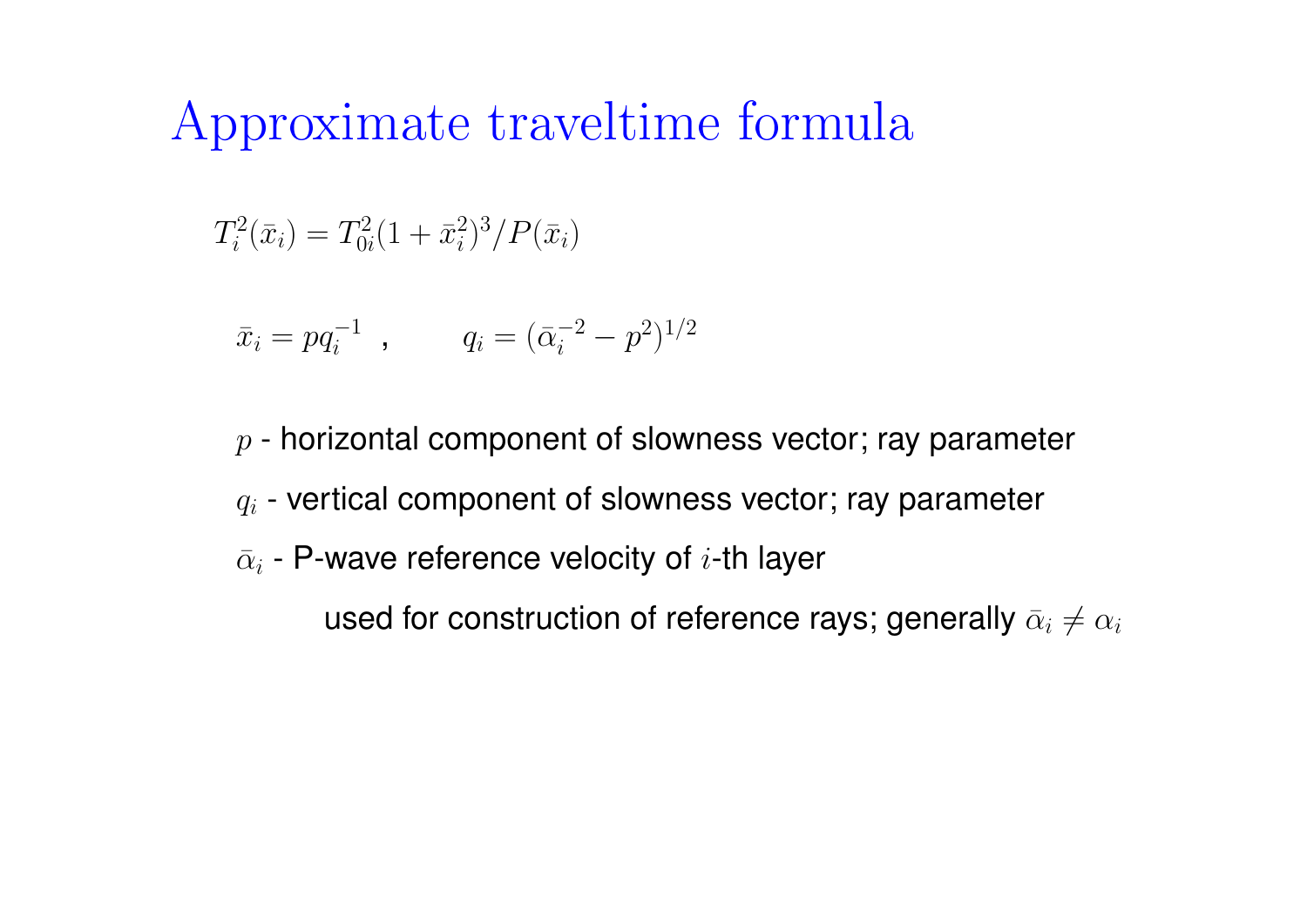Relative traveltime errors  $(T - T_{ex})/T_{ex} \times 100\%$ 

as a function of *x/*2*H*

- *T* approximate traveltime; *Tex* ANRAY traveltime
- $x$  offset;  $H$  thickness of the model

Models: TTI limestone (8%), TTI Greenhorn shale (26%)  $H = h_1 + h_2, \quad h_1 = h_2$ 

Axes of symmetry specified by polar angles  $\theta_i$  and azimuth angles  $\varphi_i$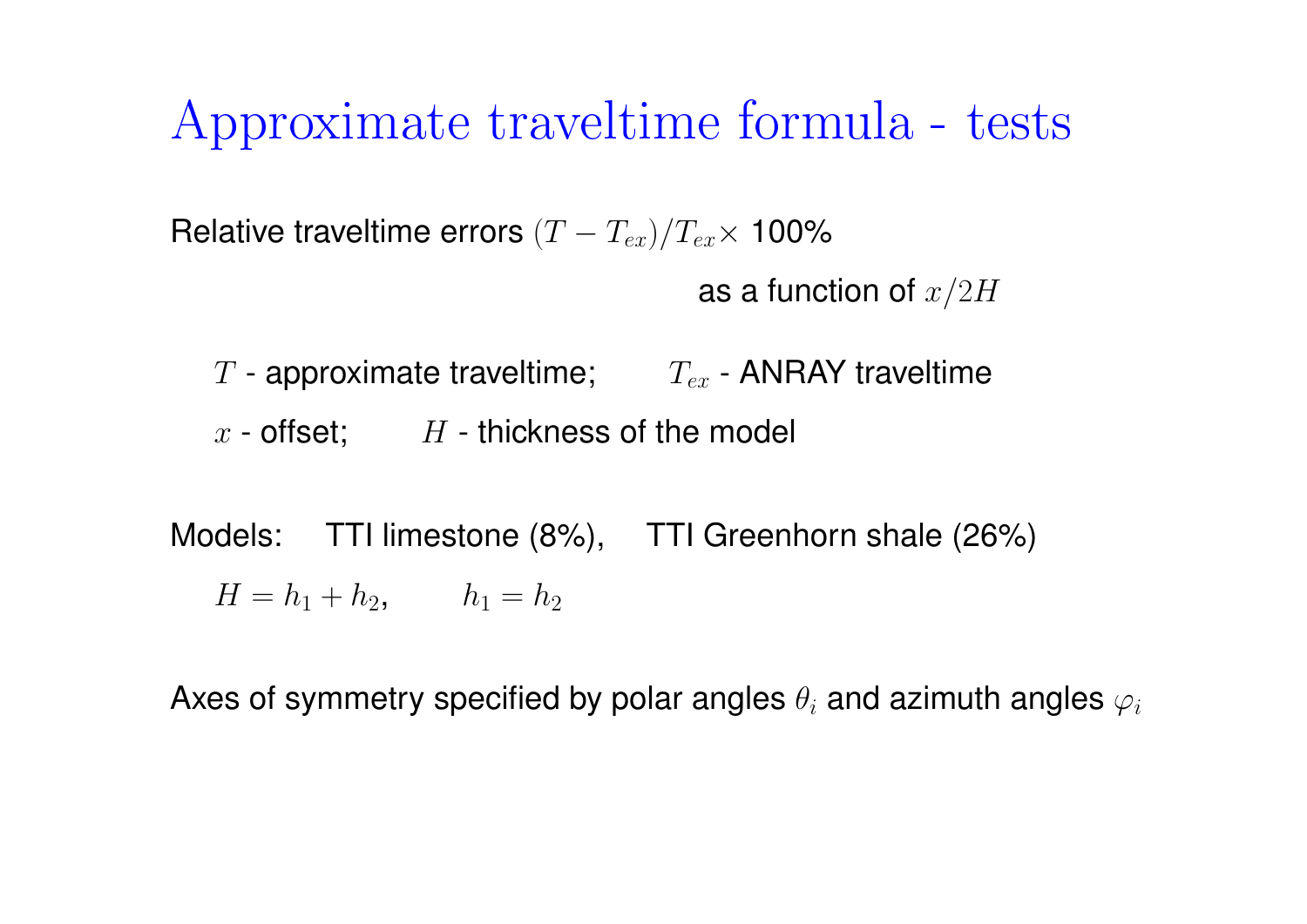Two-layer TTI limestone:  $\bar{\alpha}_i$  - phase velocity along axis of symmetry polar angles fixed:  $\theta_1 = 60^\circ$  and  $\theta_2 = 30^\circ$ azimuth angles:  $\varphi_1 = \varphi_2, \qquad \varphi_i = 0^\circ, 30^\circ, 60^\circ, 90^\circ$ 

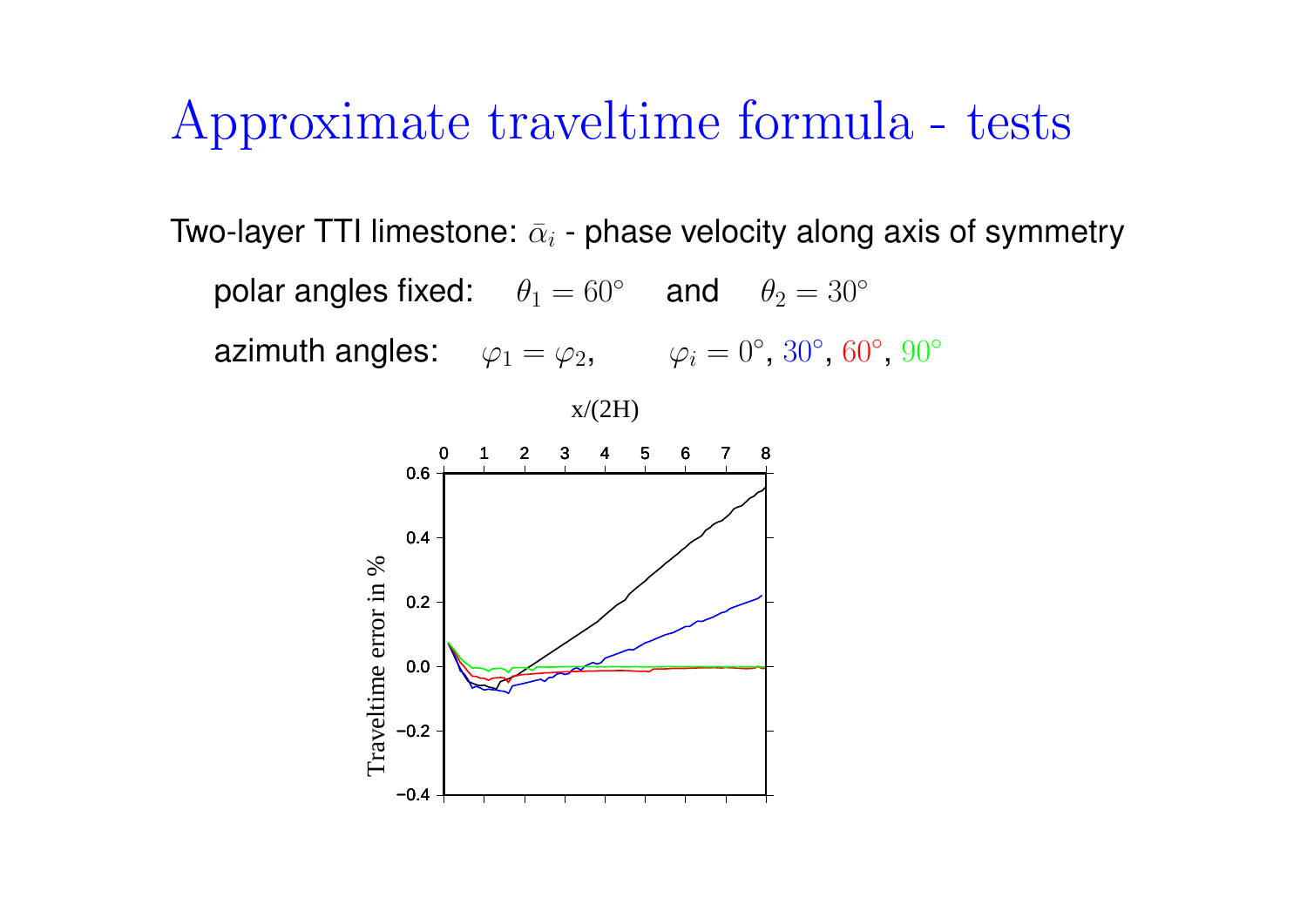Two-layer TTI limestone:  $\bar{\alpha}_i$  - phase velocity along source-receiver line

polar angles fixed:  $\theta_1 = 60^\circ$  and  $\theta_2 = 30^\circ$ 

azimuth angles:  $\varphi_1 = \varphi_2, \qquad \varphi_i = 0^\circ, 30^\circ, 60^\circ, 90^\circ$ 

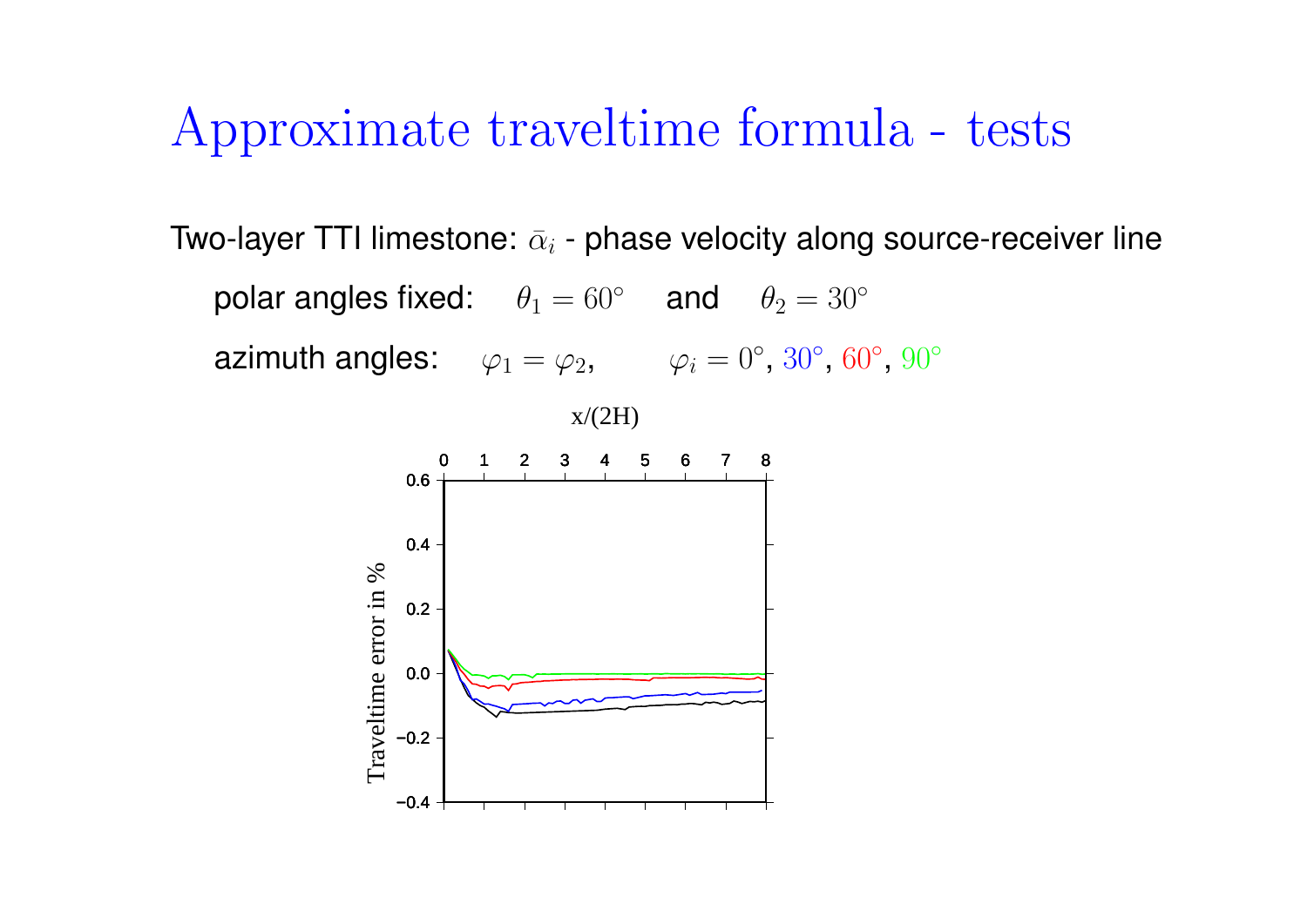Two-layer TTI limestone:  $\bar{\alpha}_i$  - phase velocity along the vertical

polar angles fixed:  $\theta_1 = 60^\circ$  and  $\theta_2 = 30^\circ$ 

azimuth angles:  $\varphi_1 = \varphi_2, \qquad \varphi_i = 0^\circ, 30^\circ, 60^\circ, 90^\circ$ 

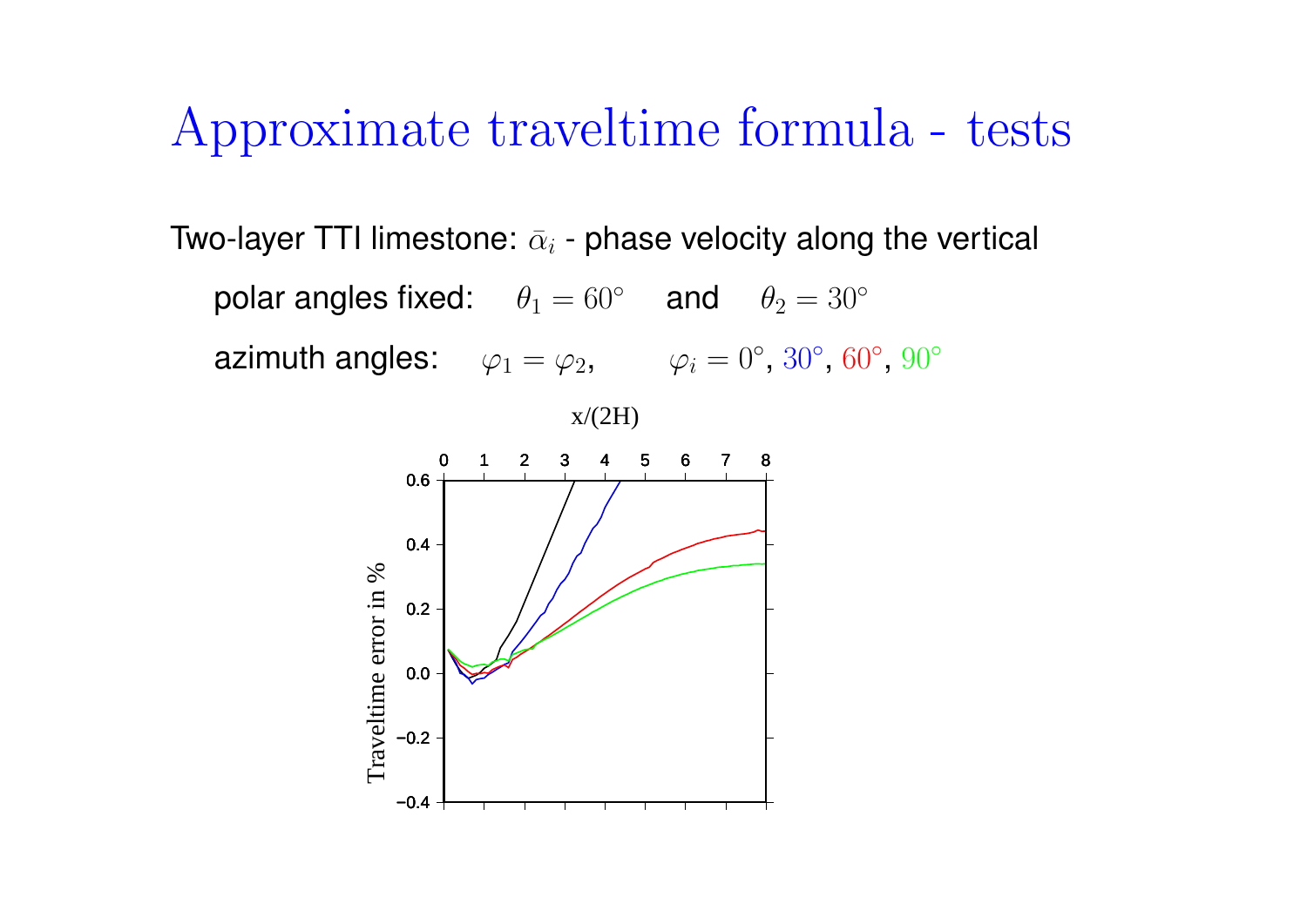Two-layer TTI Greenhorn shale:  $\bar{\alpha}_i$  - phase velocity along axis of symmetry polar angles fixed:  $\theta_1 = 60^\circ$  and  $\theta_2 = 30^\circ$  $\varphi_1 = 0^\circ, 30^\circ, 60^\circ, 90^\circ,$  $\varphi_2 = 0^\circ$ 

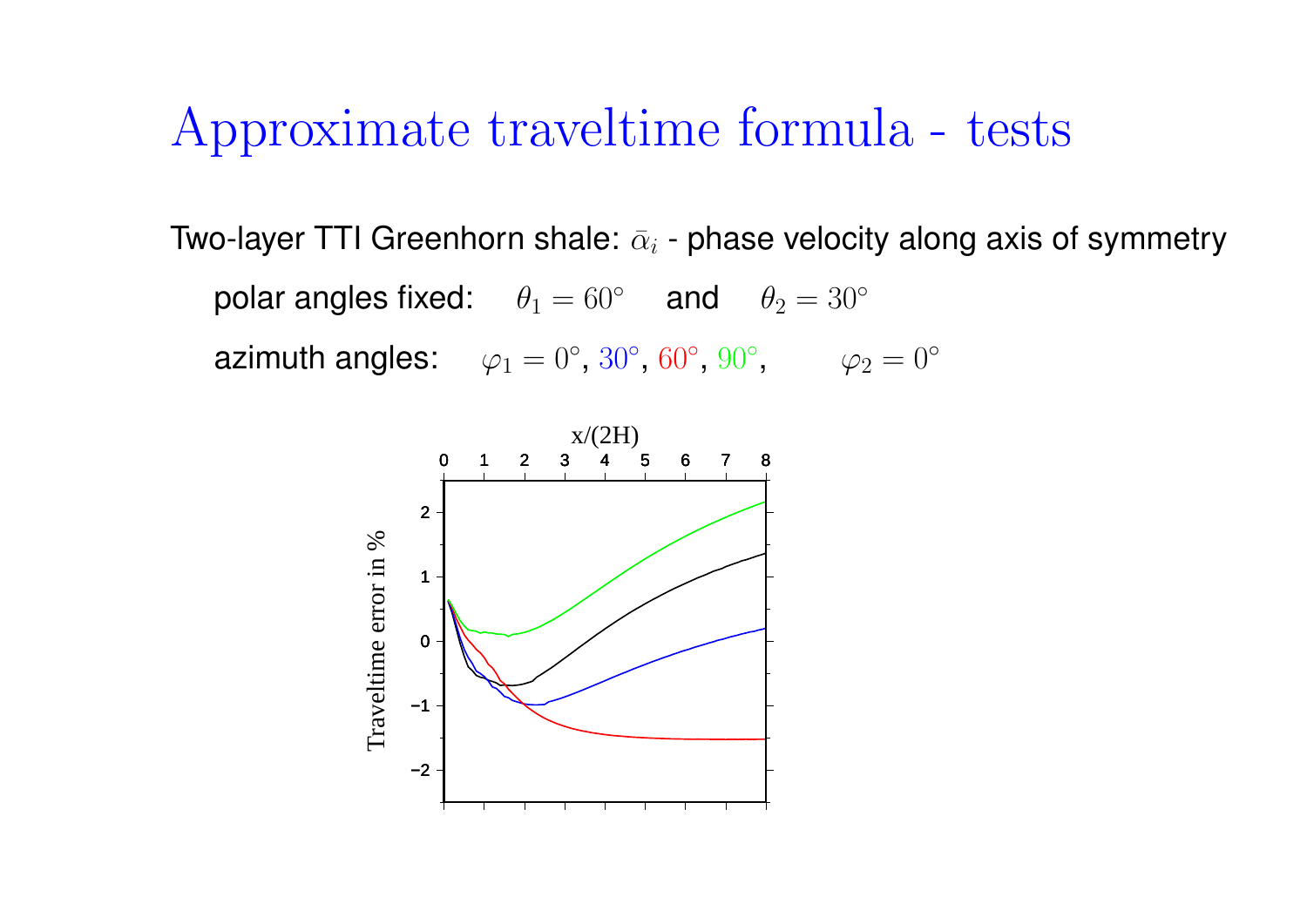Two-layer TTI Greenhorn shale:  $\bar{\alpha}_i$  - phase velocity along source-receiver line

polar angles fixed:  $\theta_1 = 60^\circ$  and  $\theta_2 = 30^\circ$ 

 $\varphi_1 = 0^\circ, 30^\circ, 60^\circ, 90^\circ,$  $\varphi_2 = 0^\circ$ 

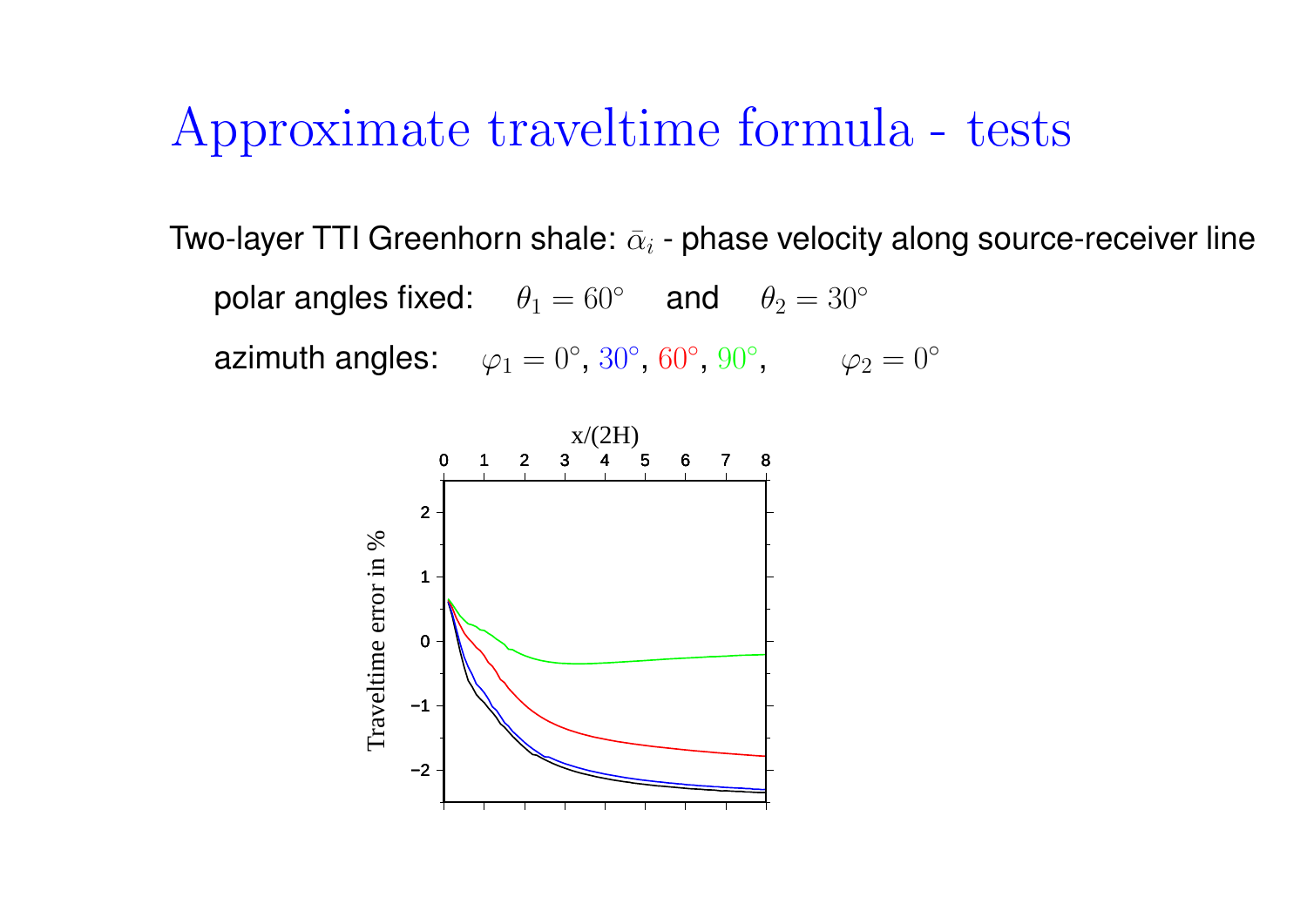Two-layer TTI Greenhorn shale:  $\bar{\alpha}_i$  - phase velocity along the vertical polar angles fixed:  $\theta_1 = 60^\circ$  and  $\theta_2 = 30^\circ$  $\varphi_1 = 0^\circ, 30^\circ, 60^\circ, 90^\circ,$  $\varphi_2 = 0^\circ$ 

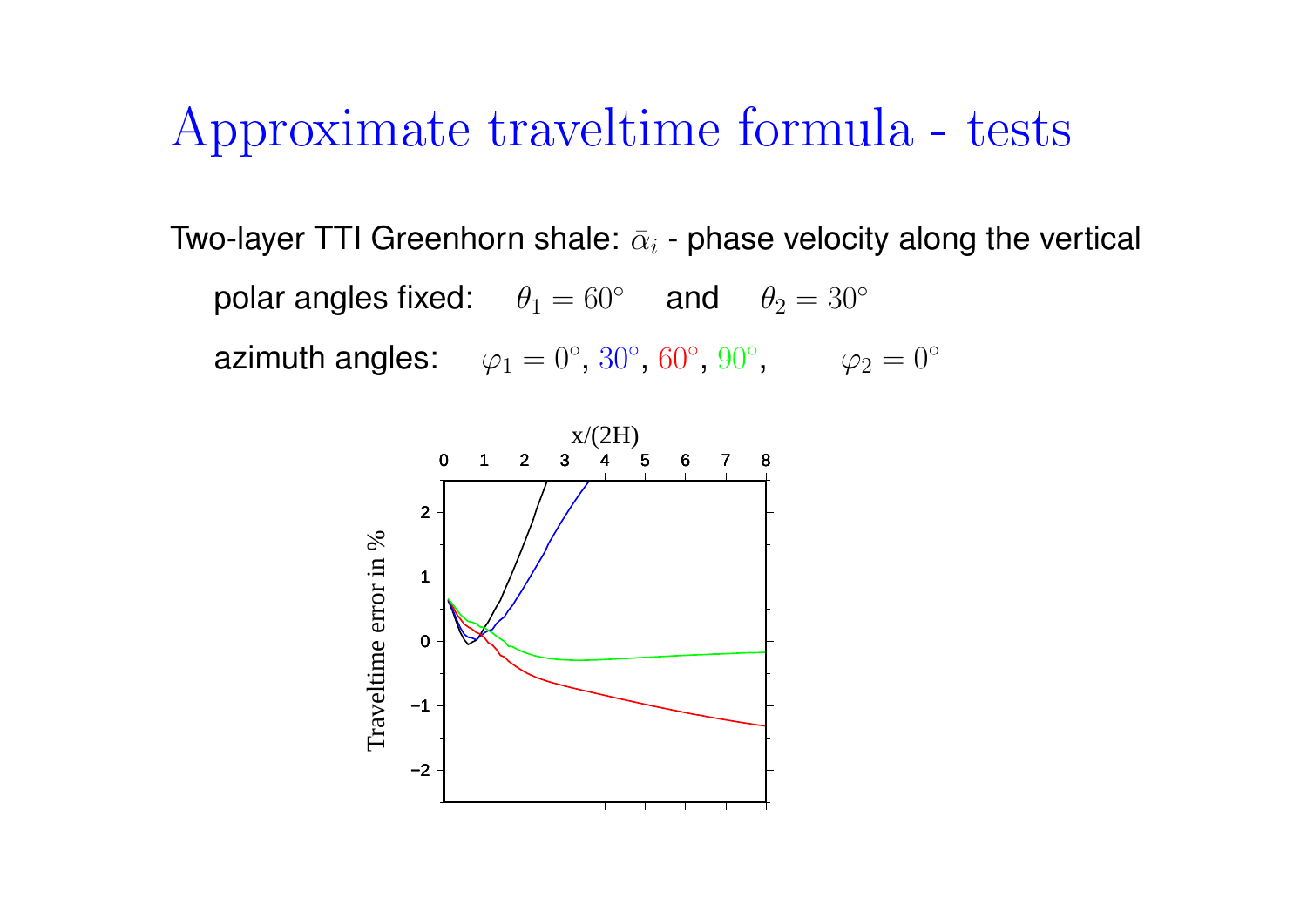## Approximate spreading formula

$$
L(x,\varphi) = x \cos \psi \left[ \frac{\partial^2 T}{\partial x^2} \left( \frac{\partial^2 T}{\partial \varphi^2} + x \frac{\partial T}{\partial x} \right) \right]^{-1/2}
$$

*T* - traveltime

*x* - offset

$$
T^{2}(x, \varphi) = [\sum_{i=1}^{N} T_{i}(x_{i}, \varphi)]^{2} , \qquad x = \sum_{i=1}^{N} x_{i}
$$

*ψ* - ray angle of the symmetric reference ray *φ* - azimuth of source-receiver profile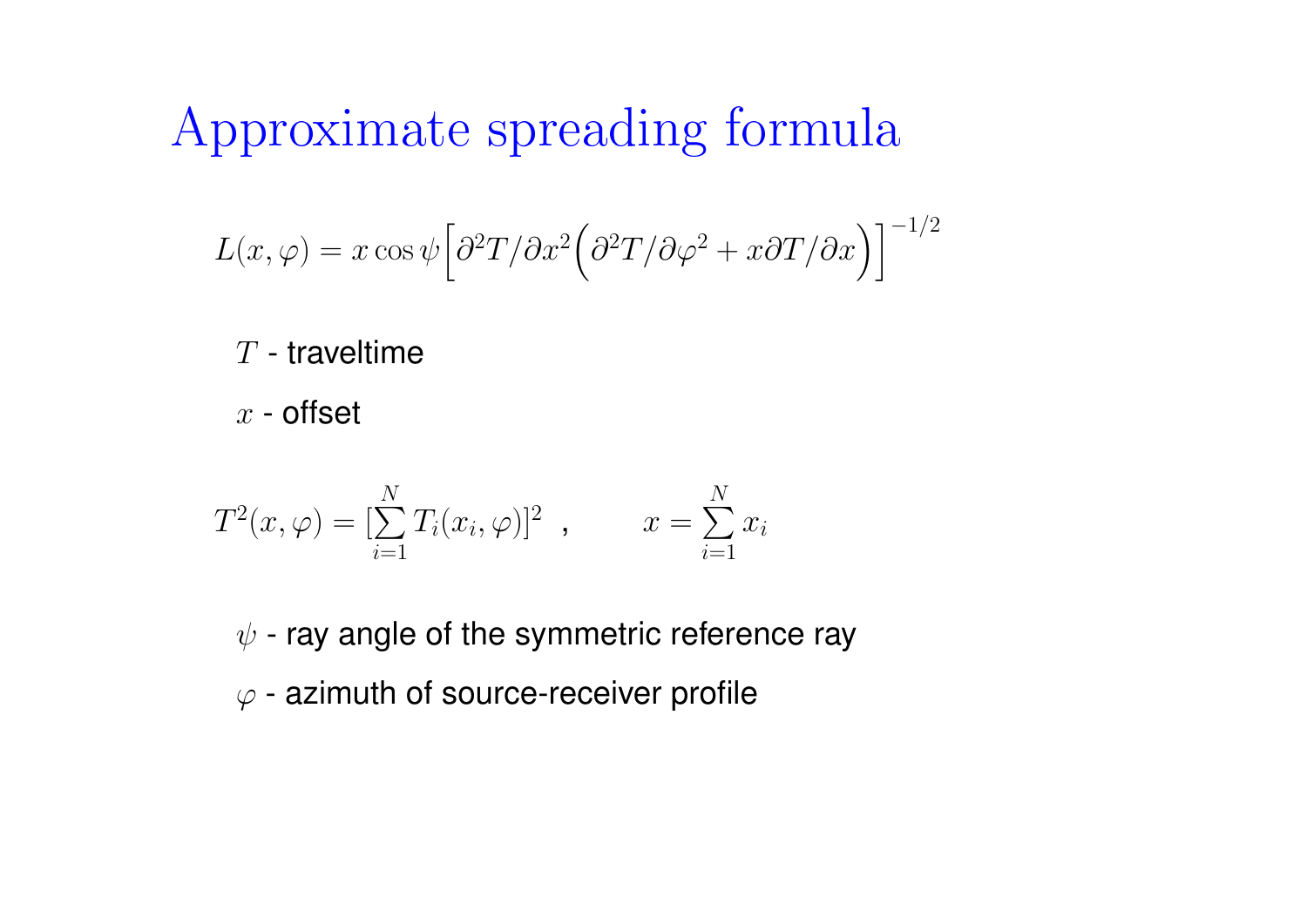# Approximate spreading formula

Factorization in arbitrary anisotropy

 $L(x, \varphi) = L_{\parallel}(x, \varphi)L_{\perp}(x, \varphi)$ 

$$
L_{\parallel}(x,\varphi) = \cos\psi \left(\frac{\partial^2 T}{\partial x^2}\right)^{-1/2}
$$

$$
L_{\perp}(x,\varphi) = x \left(\frac{\partial^2 T}{\partial \varphi^2} + x \frac{\partial T}{\partial x}\right)^{-1/2}
$$

*L∥* - in-plane spreading, *L<sup>⊥</sup>* - out-of-plane spreading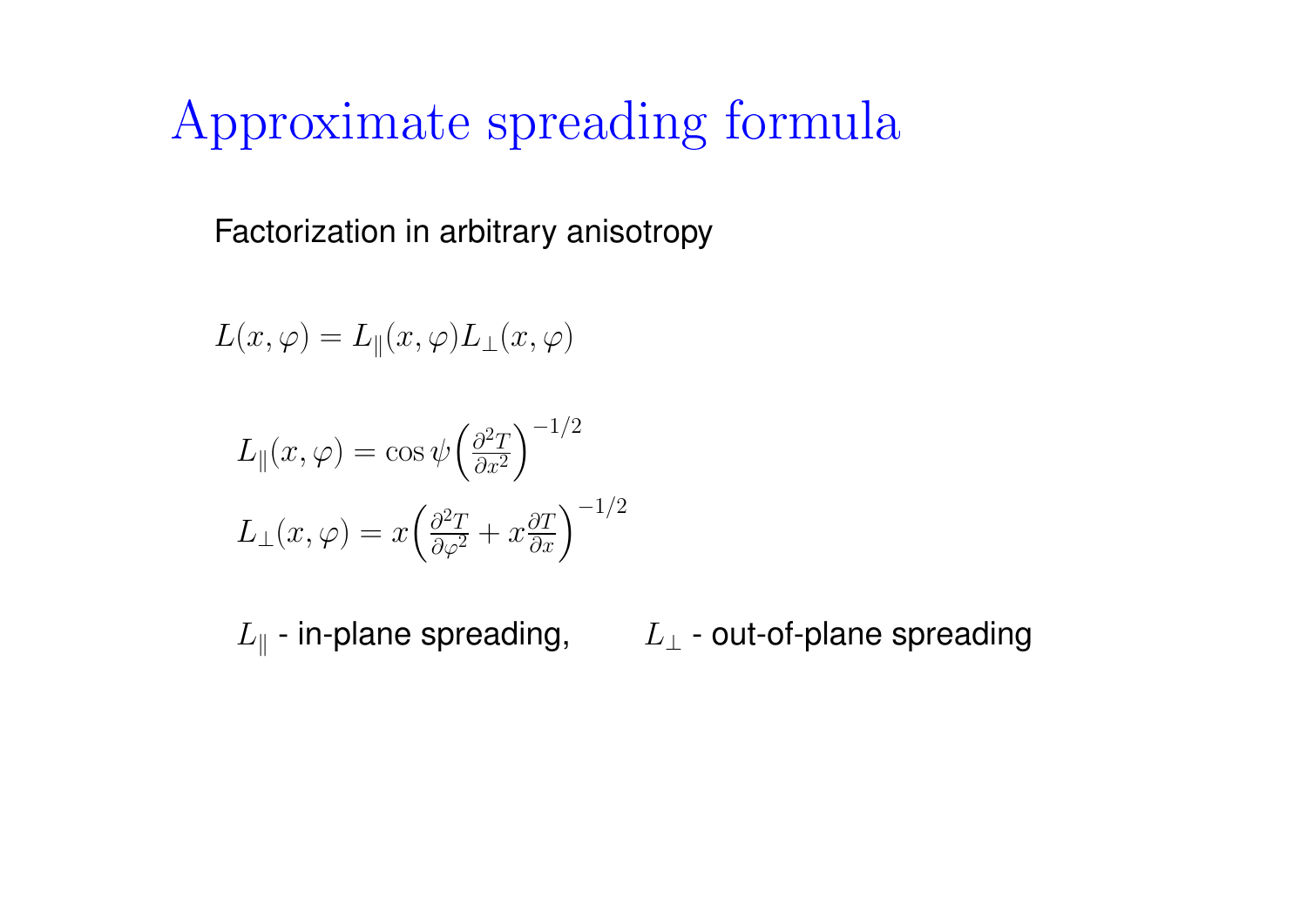Relative spreading errors  $(L - L_{ex})/L_{ex} \times$  100%

as a function of *x/*2*H*

*L* - approximate spreading; *Lex* - ANRAY spreading  $x$  - offset;  $H$  - thickness of the model

Models: TTI limestone (8%), TTI Greenhorn shale (26%)  $H = \sum$ *N i*=1  $h_i, \qquad h_1 = h_2 = ... = h_N, \qquad N$  - number of layers

Axes of symmetry specified by polar angles *θ<sup>i</sup>* and azimuth angles *φ<sup>i</sup>*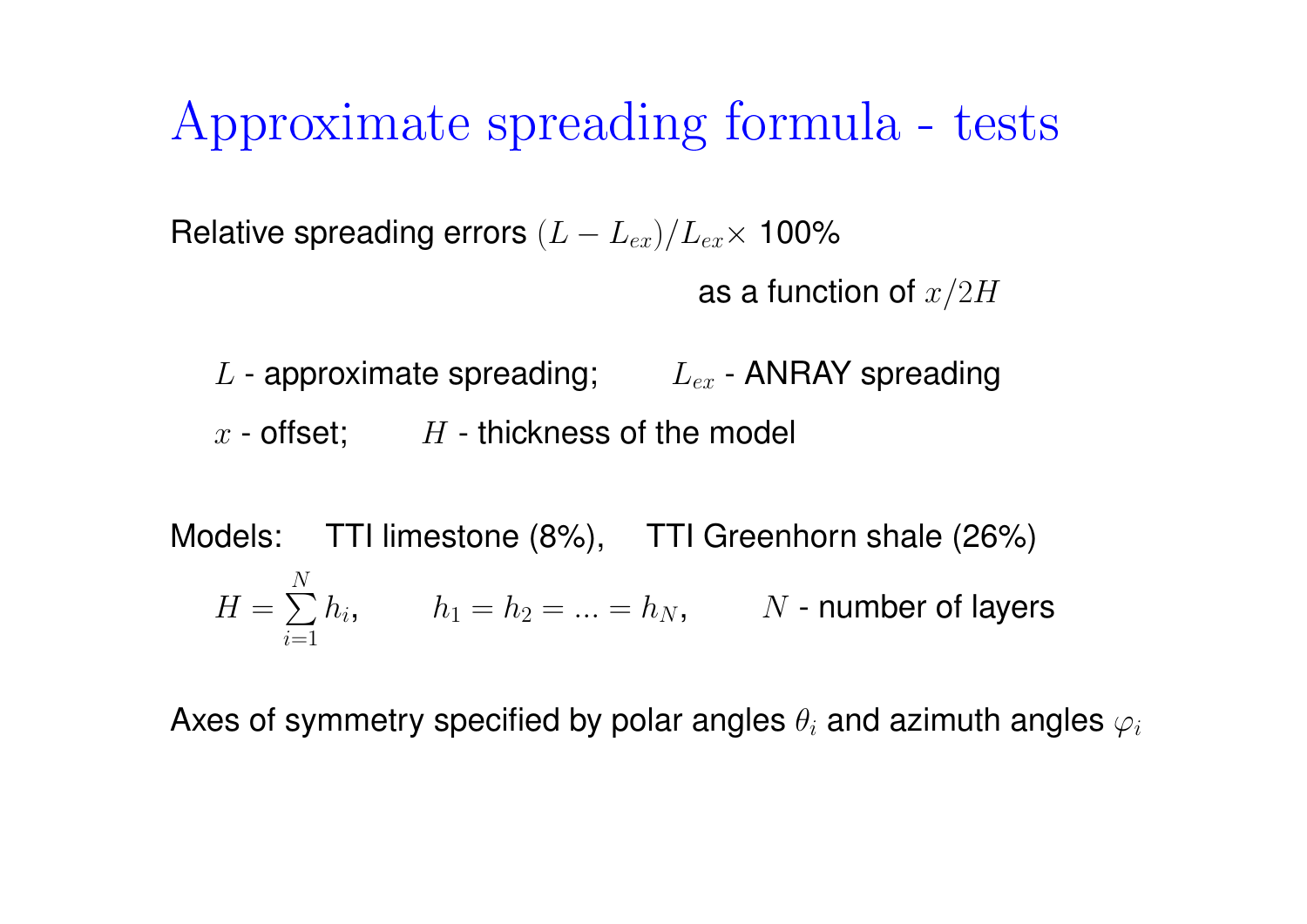Single-layer VTI limestone:  $\bar{\alpha}_1$  - phase velocity along source-receiver line



relative spreading error

relative difference of spreading in isotropic layer **(vertical VTI phase velocity) and in VTI layer**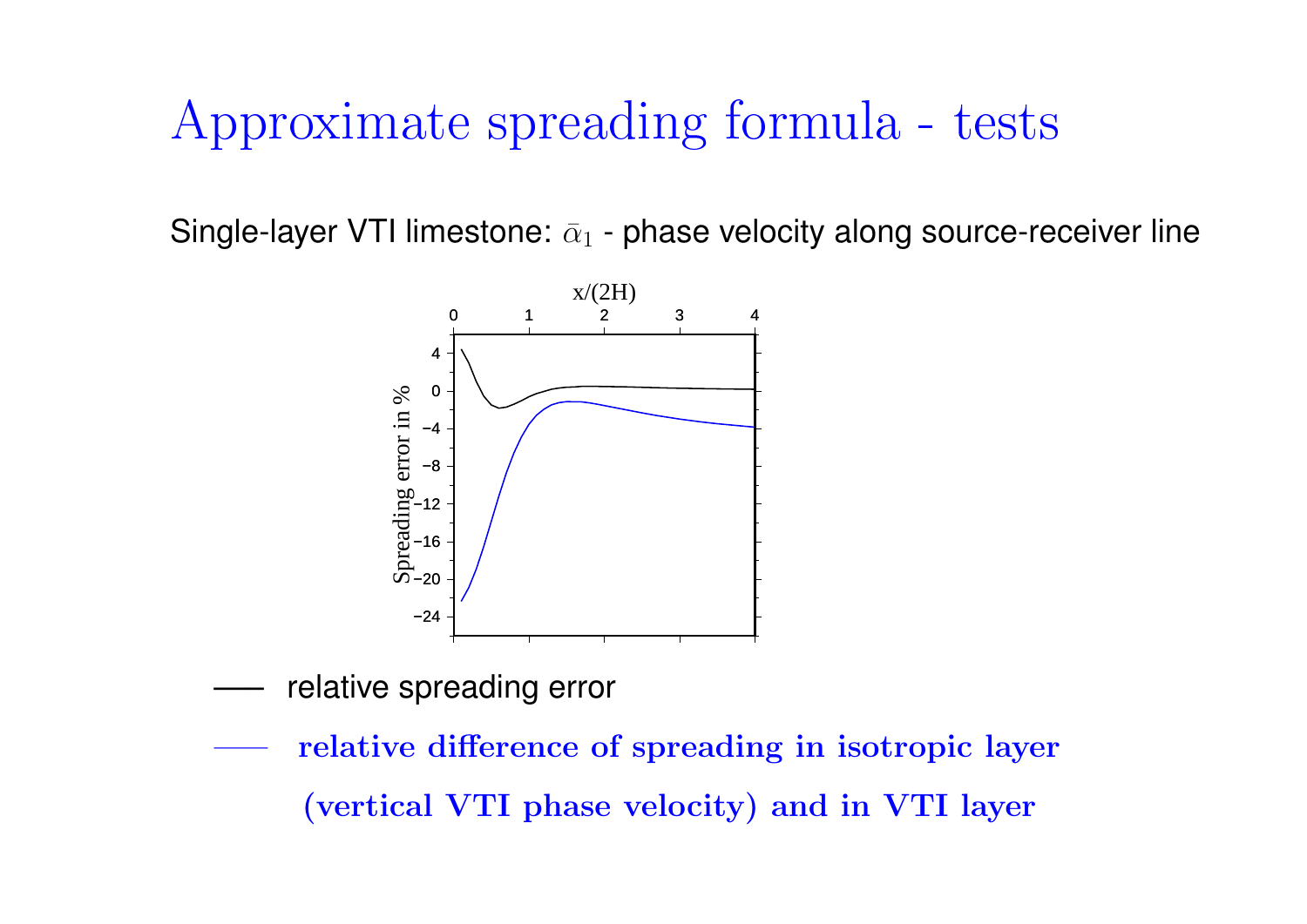Single-layer TTI limestone:  $\bar{\alpha}_1$  - phase velocity along source-receiver line

azimuth angle:  $\varphi_1 = 0^\circ$ 

polar angles:  $\theta_1 = 0^\circ$ ,  $30^\circ$ ,  $60^\circ$ ,  $90^\circ$ 

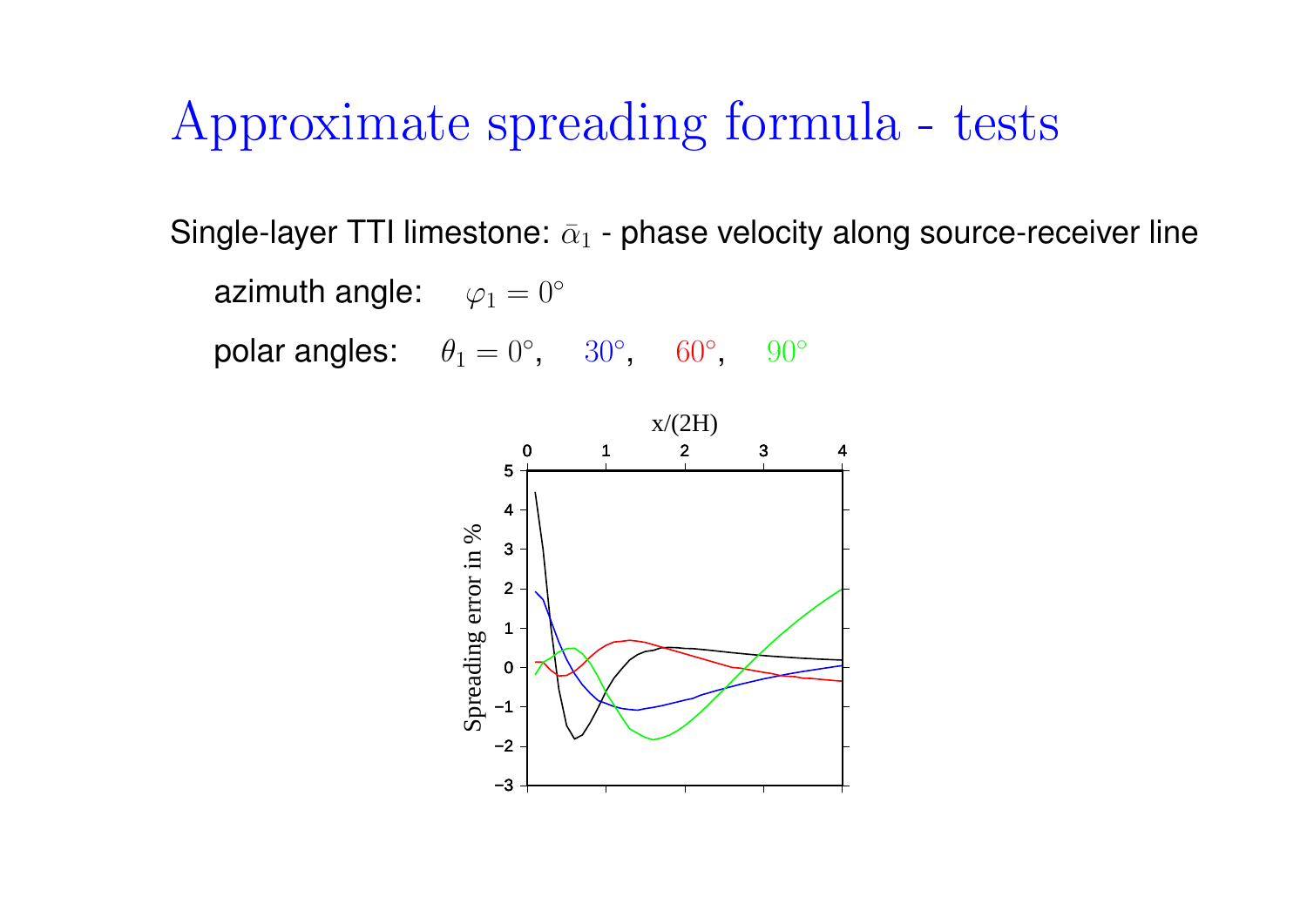Single-layer TTI limestone:  $\bar{\alpha}_1$  - phase velocity along source-receiver line

azimuth angle:  $\varphi_1 = 45^\circ$ 

polar angles:  $\theta_1 = 0^\circ$ ,  $30^\circ$ ,  $60^\circ$ ,  $90^\circ$ 

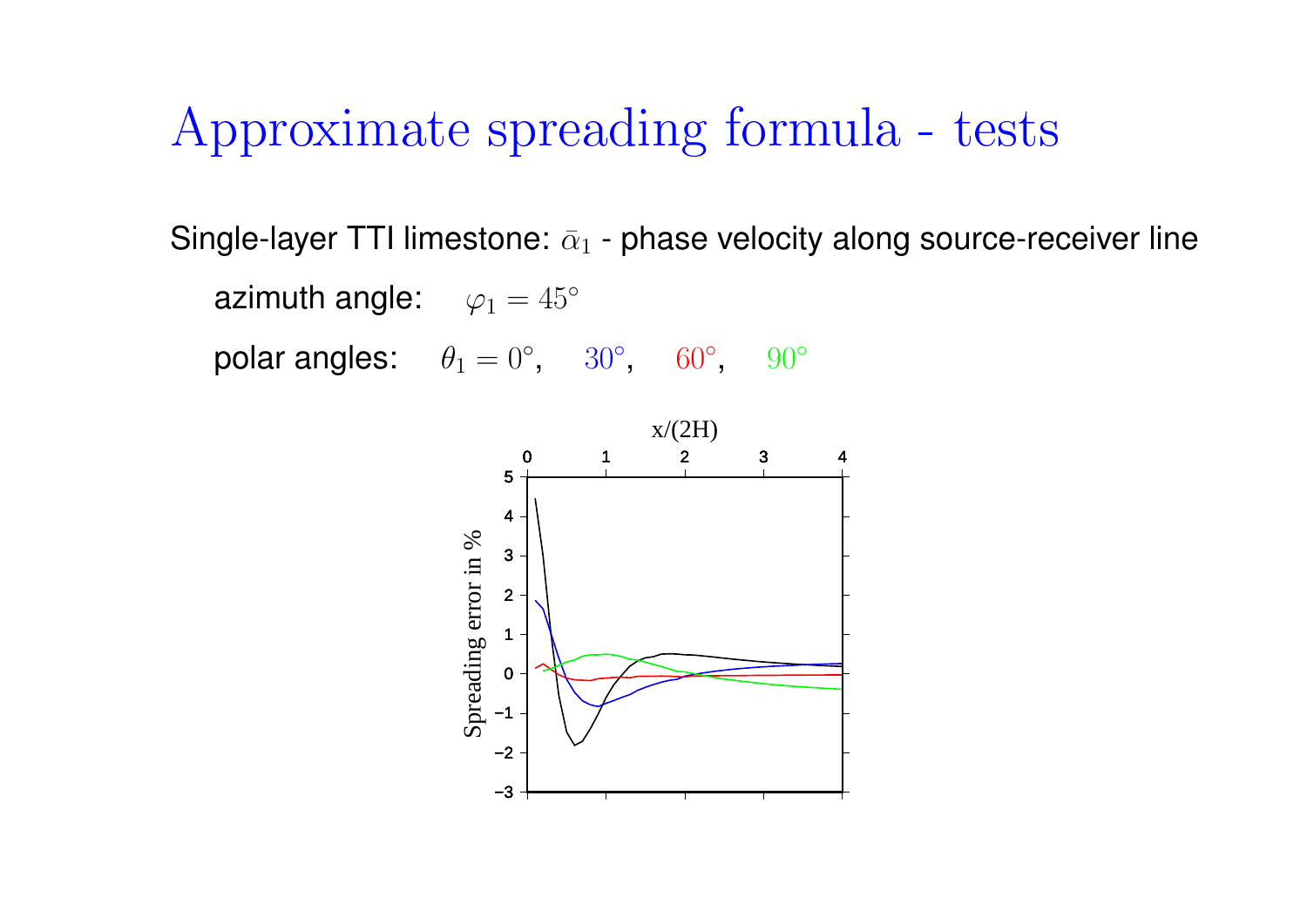Single-layer TTI limestone:  $\bar{\alpha}_1$  - phase velocity along source-receiver line

azimuth angle:  $\varphi_1 = 90^\circ$ 

polar angles:  $\theta_1 = 0^\circ$ ,  $30^\circ$ ,  $60^\circ$ ,  $90^\circ$ 

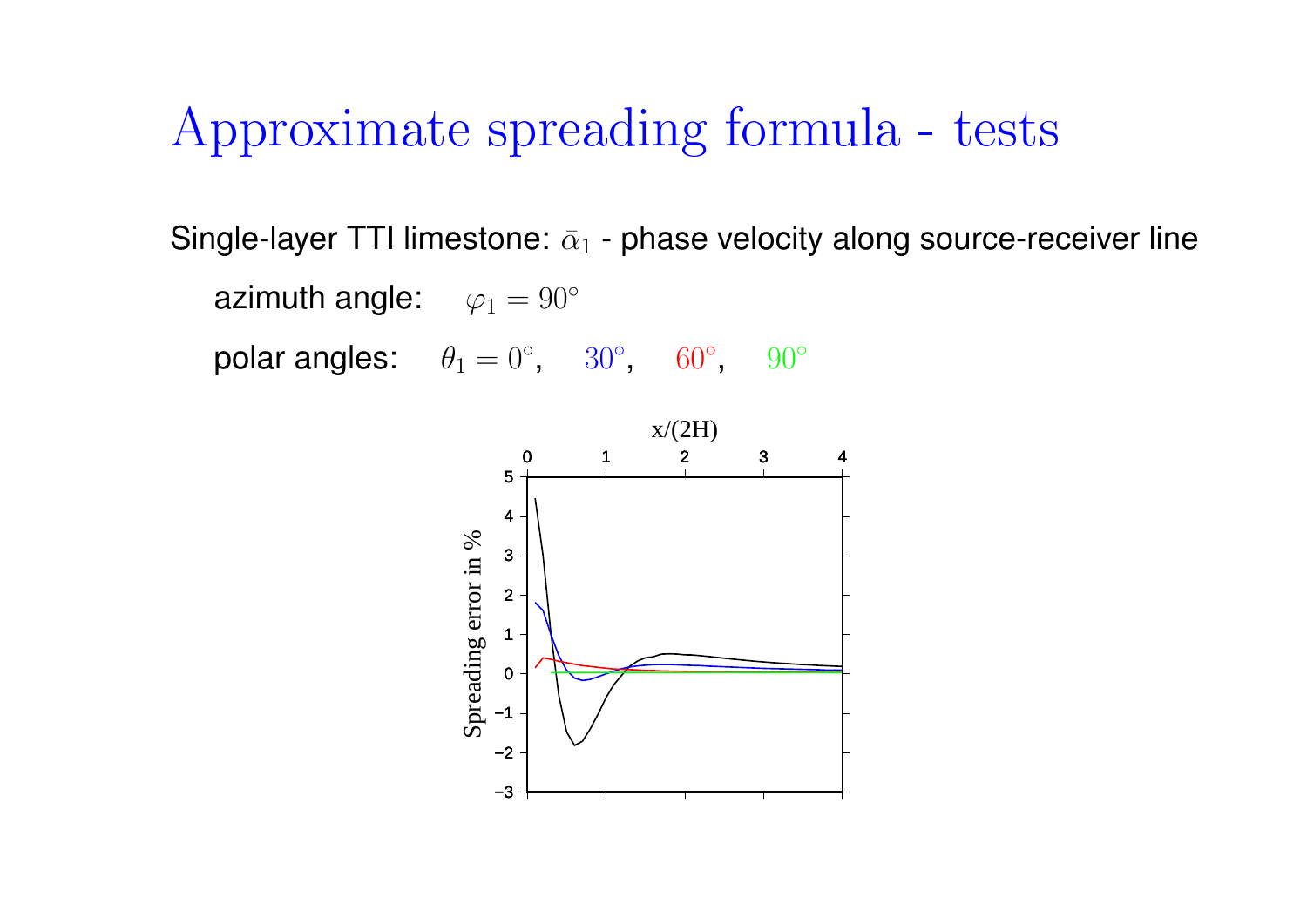Two-layer TTI Greenhorn shale

 $\bar{\alpha}_i$ : phase velocities along source-receiver line azimuth angles:  $\varphi_1 = 0^\circ$ ,  $30^\circ$ ,  $60^\circ$ ,  $90^\circ$ ,  $\varphi_2 = \varphi_1$  $p$ olar angles:  $\theta_1 = 60^\circ$ ,  $\theta_2 = 30^\circ$ 

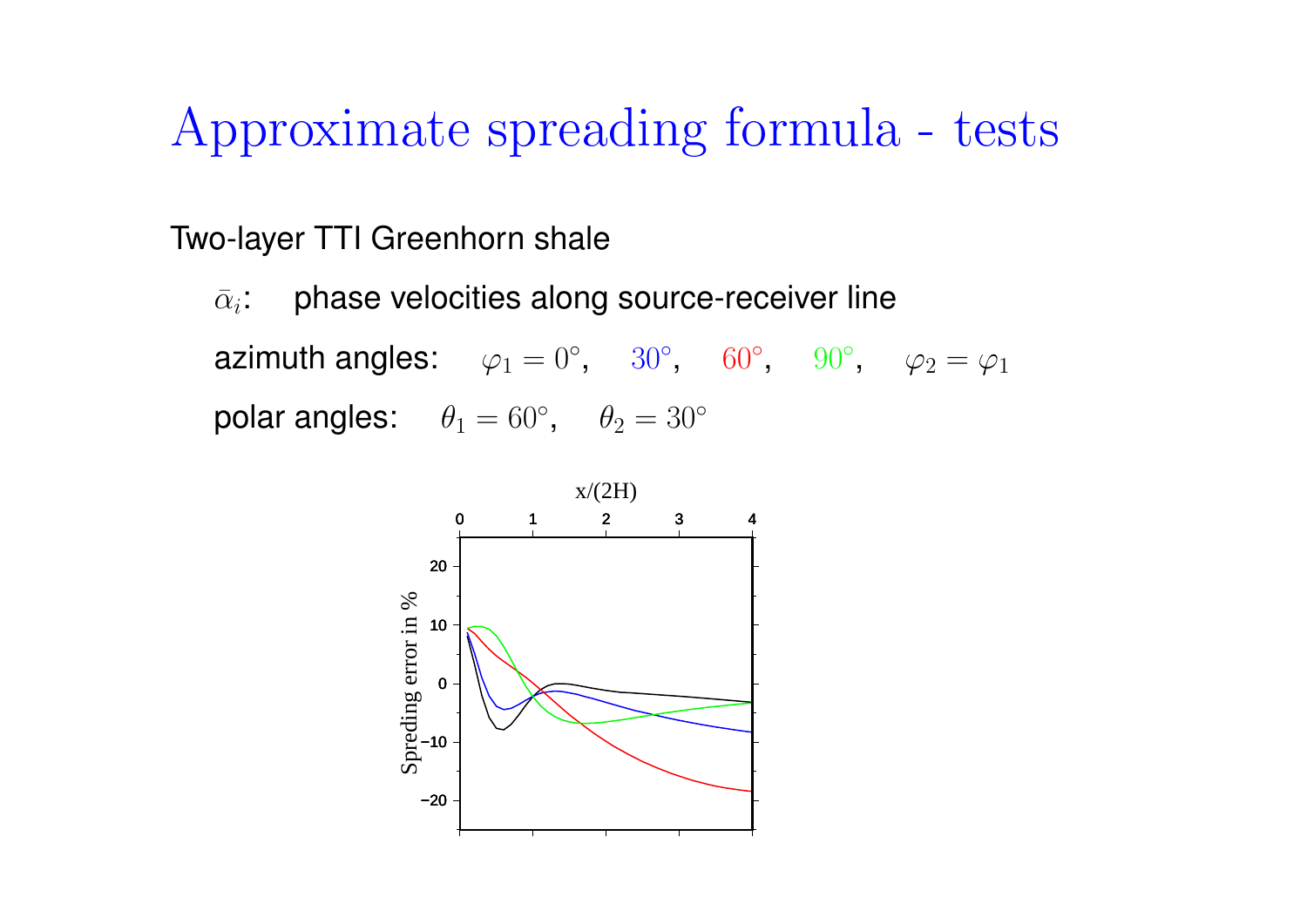Two-layer TTI Greenhorn shale

 $\bar{\alpha}_i$ : phase velocities along source-receiver line azimuth angles:  $\varphi_1 = 0^\circ$ ,  $30^\circ$ ,  $60^\circ$ ,  $90^\circ$ ,  $\varphi_2 = 0^\circ$  $p$ olar angles:  $\theta_1 = 60^\circ$ ,  $\theta_2 = 30^\circ$ 

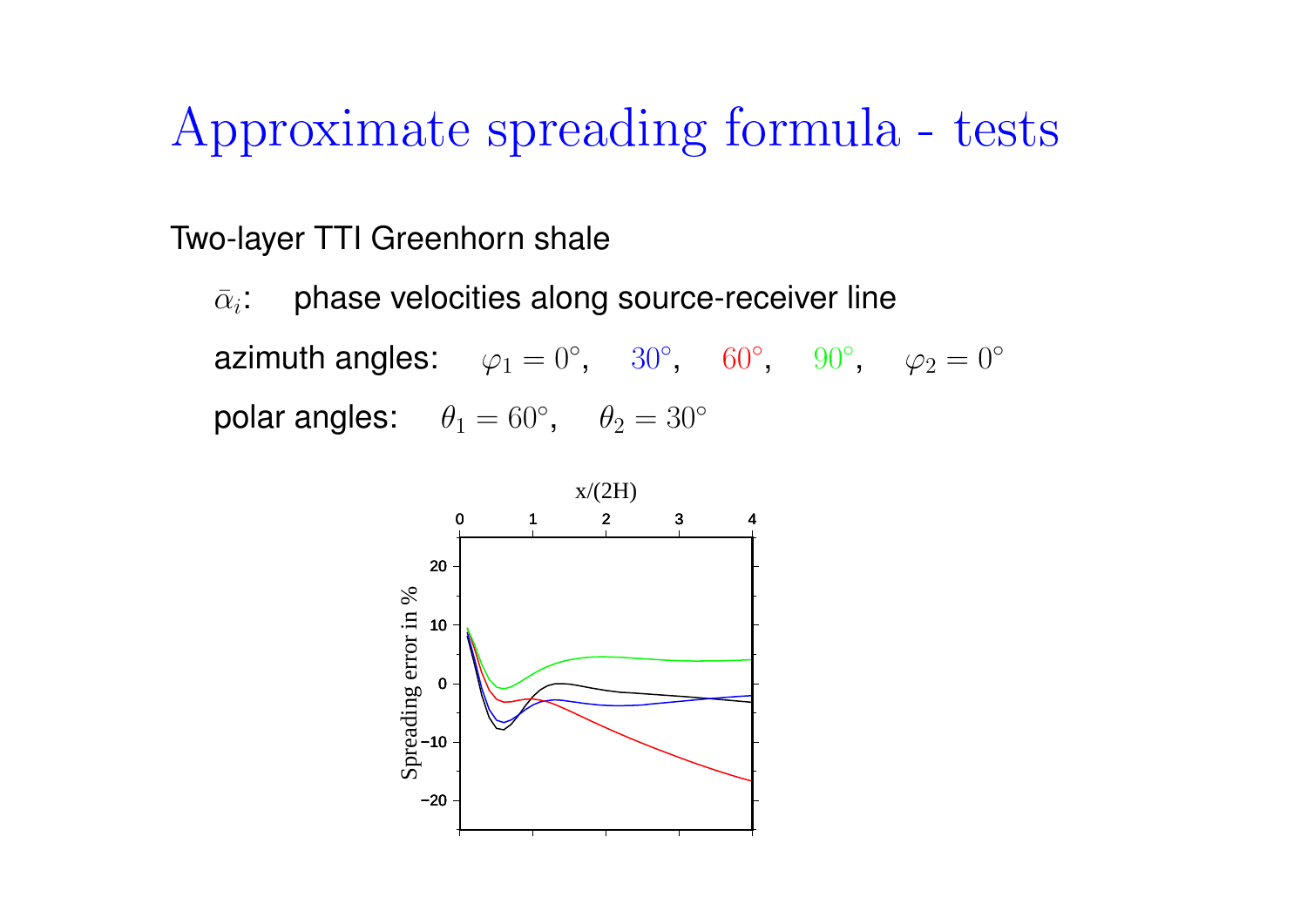Three-layer model: TTI limestone/ISO (3 km/s)/TTI Greenhorn shale

 $\bar{\alpha}_1$ ,  $\bar{\alpha}_3$ : phase velocities along source-receiver line azimuth angles:  $\varphi_1 = 0^\circ$ ,  $30^\circ$ ,  $60^\circ$ ,  $90^\circ$ ,  $\varphi_3 = \varphi_1$ polar angles:  $\theta_1 = \theta_3 = 30^\circ$ 

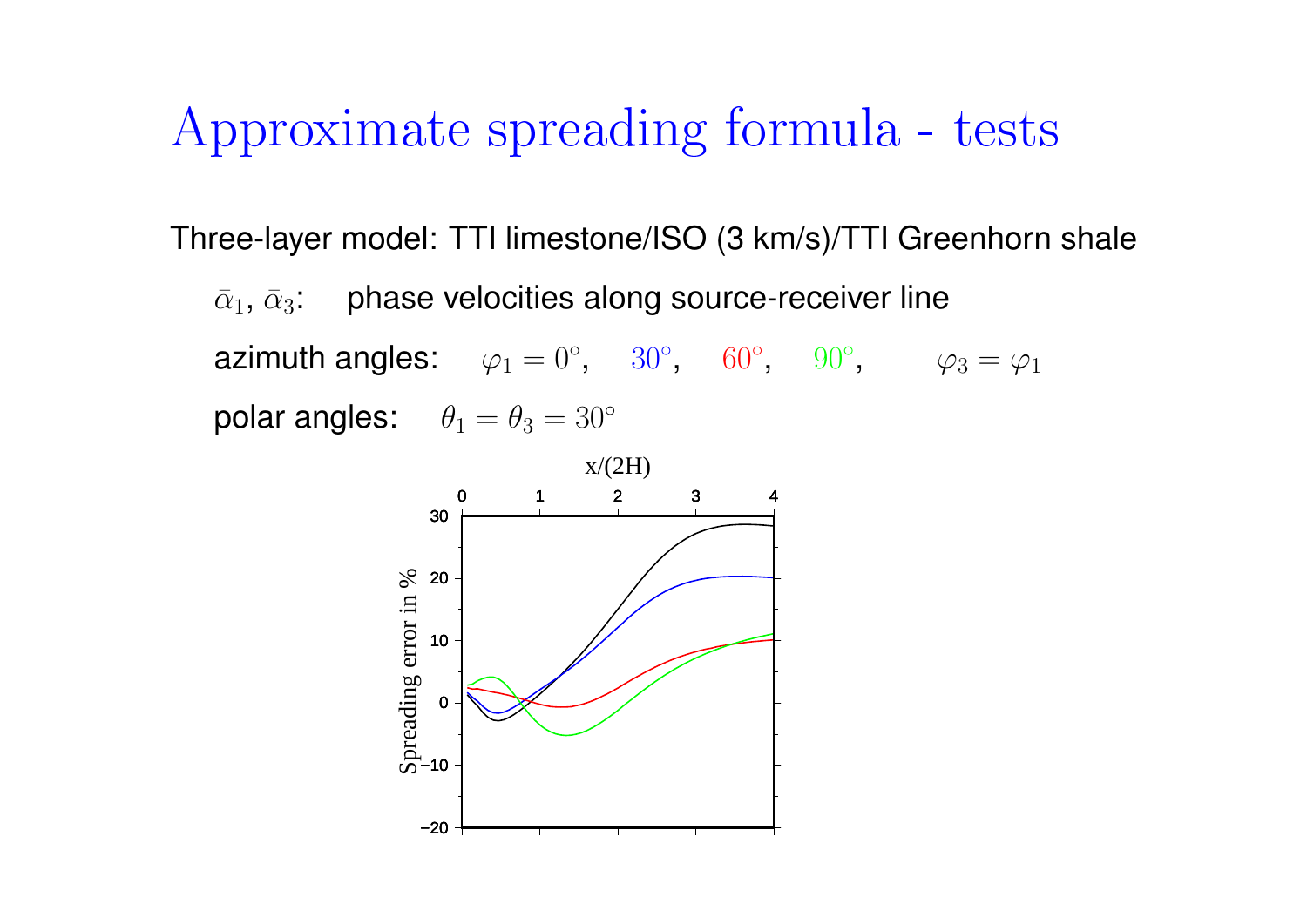$$
R_{PP}(\theta_i) = R_{PP}^{iso}(\theta_i) + \frac{1}{2}\Delta\epsilon_z^P + \frac{1}{2}(\Delta\eta_y^P + \Delta\epsilon_x^P - 8\frac{\bar{\beta}^2}{\bar{\alpha}^2}\Delta\gamma_y^P)\sin^2\theta_i
$$

$$
+ \frac{1}{2}\Delta\epsilon_x^P\sin^2\theta_i\tan^2\theta_i
$$

$$
R_{PP}^{iso}(\theta_i) = \frac{1}{2}\frac{\Delta Z}{\bar{Z}} + \frac{1}{2}\left[\frac{\Delta \alpha}{\bar{\alpha}} - 4\frac{\bar{\beta}^2}{\bar{\alpha}^2}\frac{\Delta G}{\bar{G}}\right]\sin^2\theta_i + \frac{1}{2}\frac{\Delta \alpha}{\bar{\alpha}}\sin^2\theta_i\tan^2\theta_i
$$

 $R_{PP}(\theta_i) = R_{PP}(-\theta_i) \Rightarrow R_{PP}$  - reciprocal

$$
Z = \rho \alpha
$$
,  $G = \rho \beta^2$ ,  $\Delta X = X_2 - X_1$ ,  $\bar{X} = 1/2(X_1 + X_2)$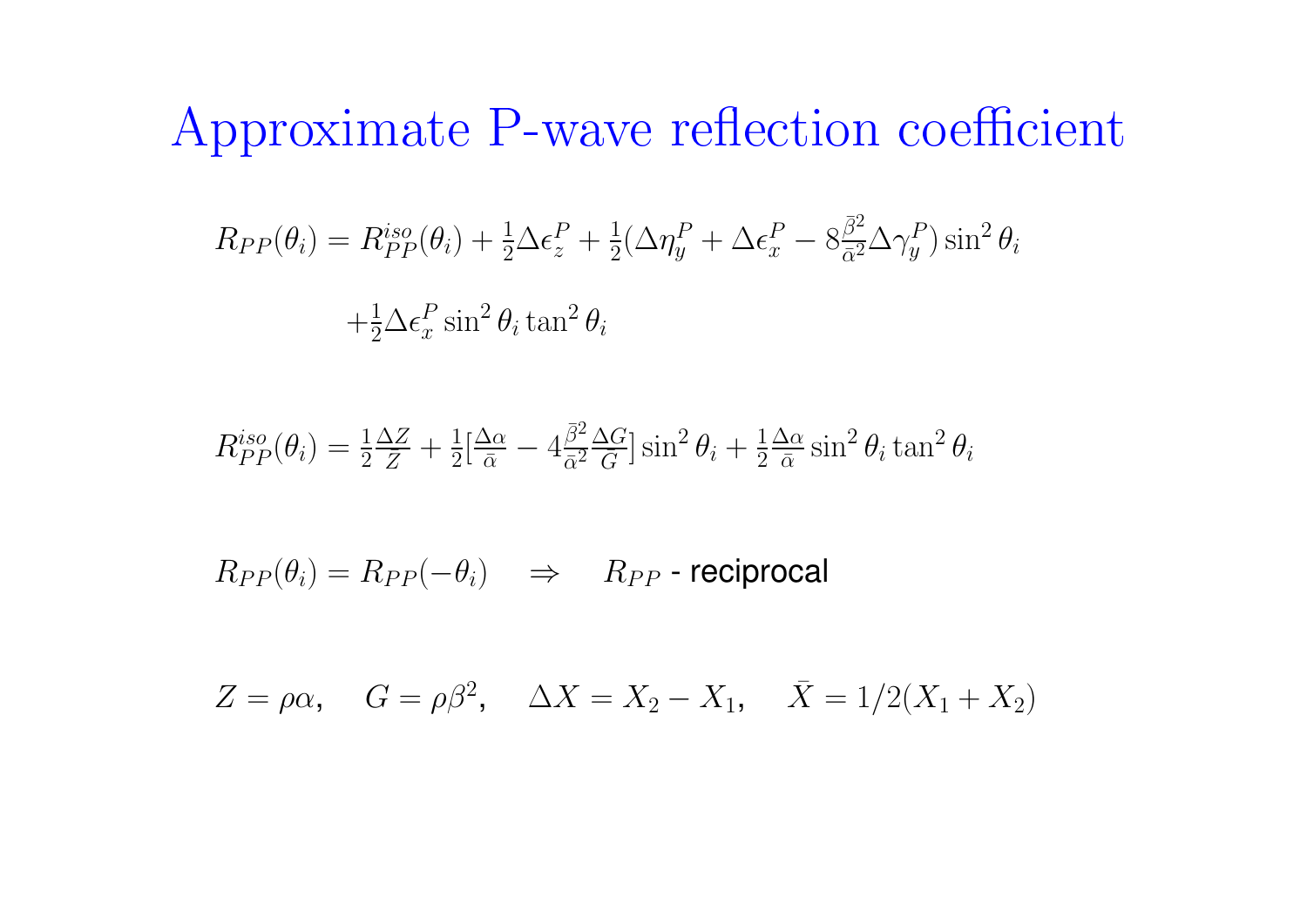#### Models

TTI/TOR: TI (24%), OR (24%)

velocity contrast for normal incidence *∼* 40%

HTI/TRI: TI (8%), TRI (17%)

velocity contrast for normal incidence *∼* 14%

 $\varphi$ <sup>*i*</sup>, *θ*<sub>*i*</sub> - angles of incidence;  $\alpha^2 = A_{33}$ ,  $\beta^2 = A_{55}$ 

 $R_{PP}$ -coefficient absolute error:  $R_{PP}-R_{PP}^{ex}$  $R_{PP}$  - approximate coefficient;  $R_{PP}^{ex}$  - ANRAY coefficient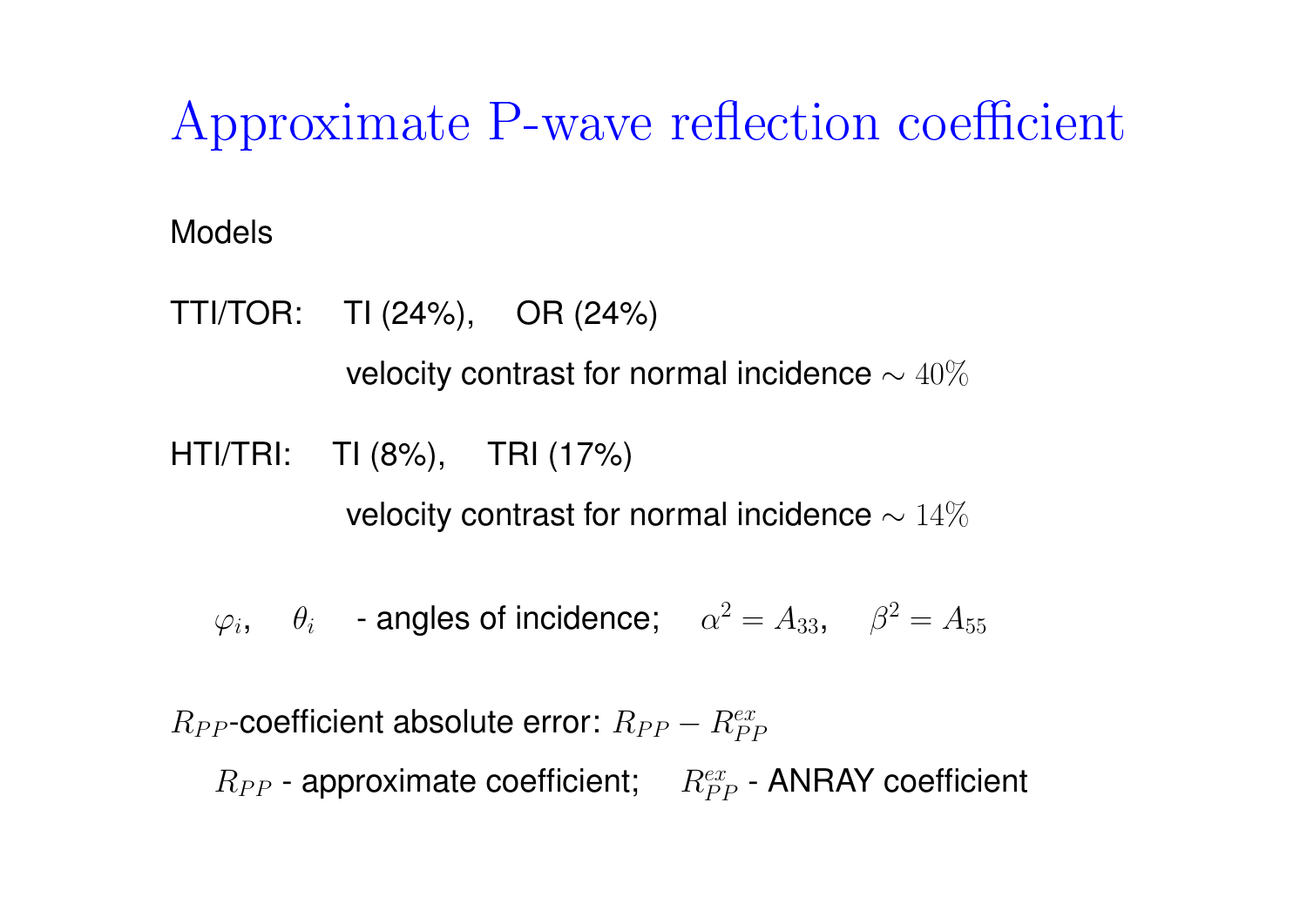#### TTI/TOR model



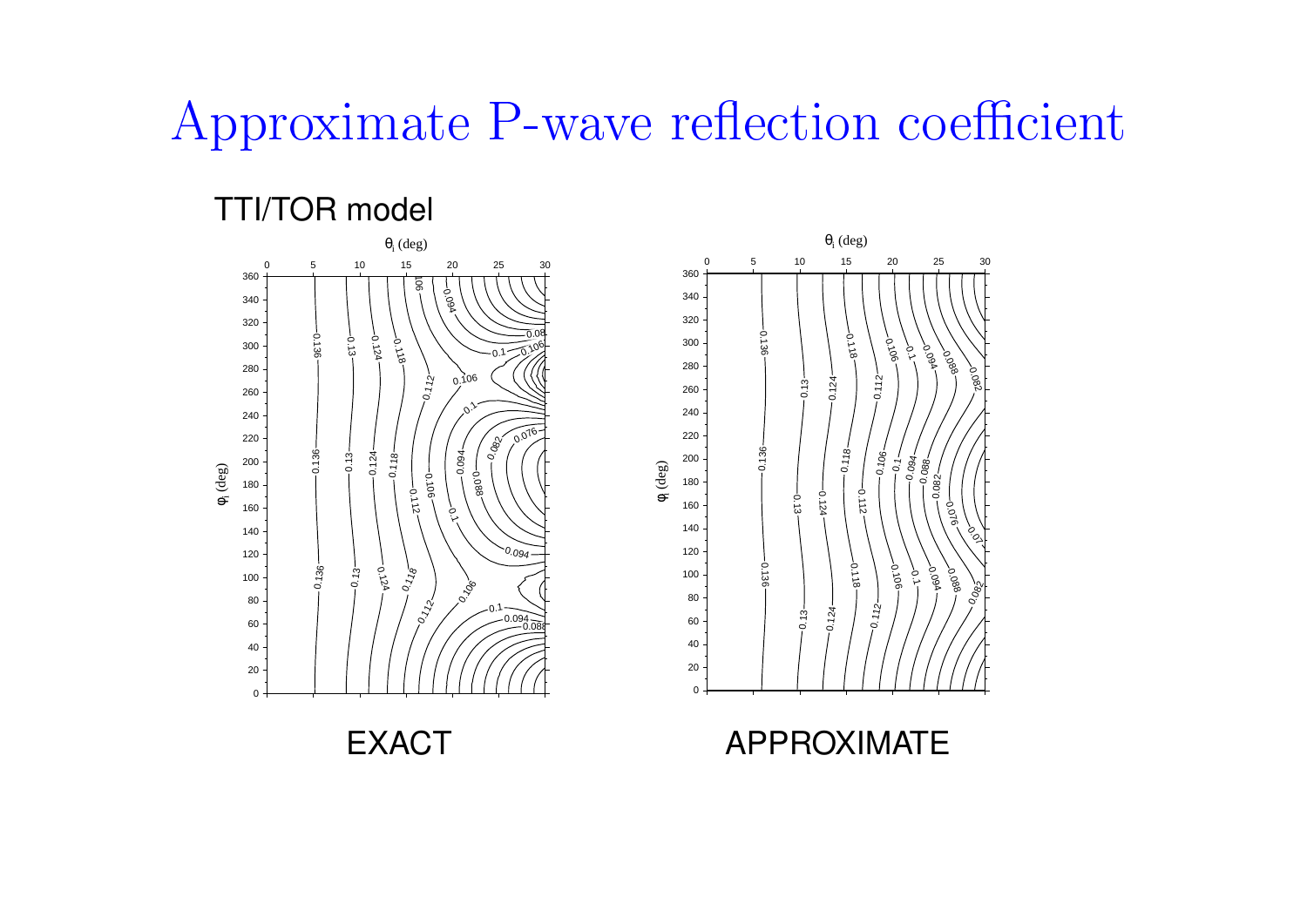TTI/TOR model



#### ABSOLUTE ERROR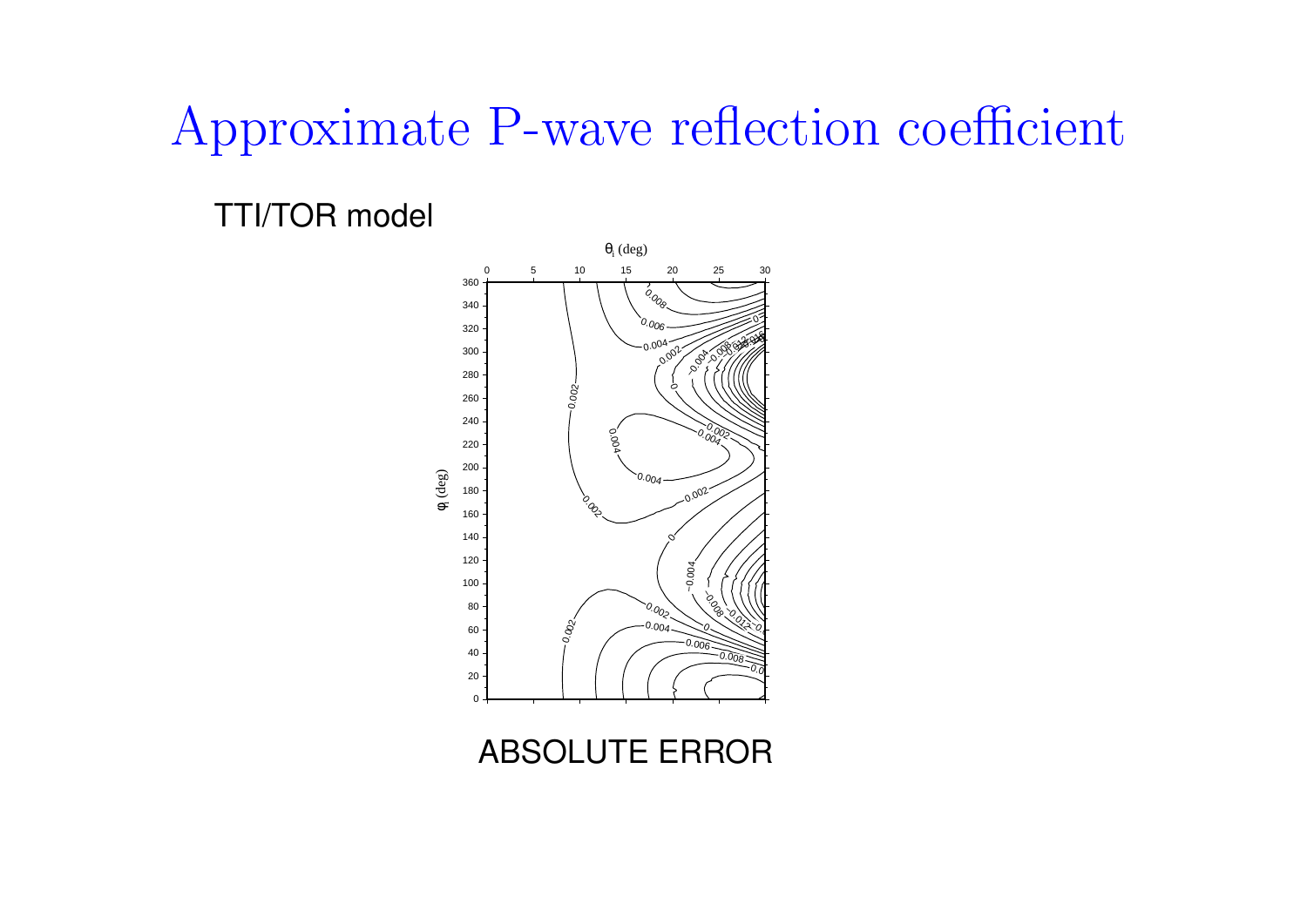#### HTI/TRI model



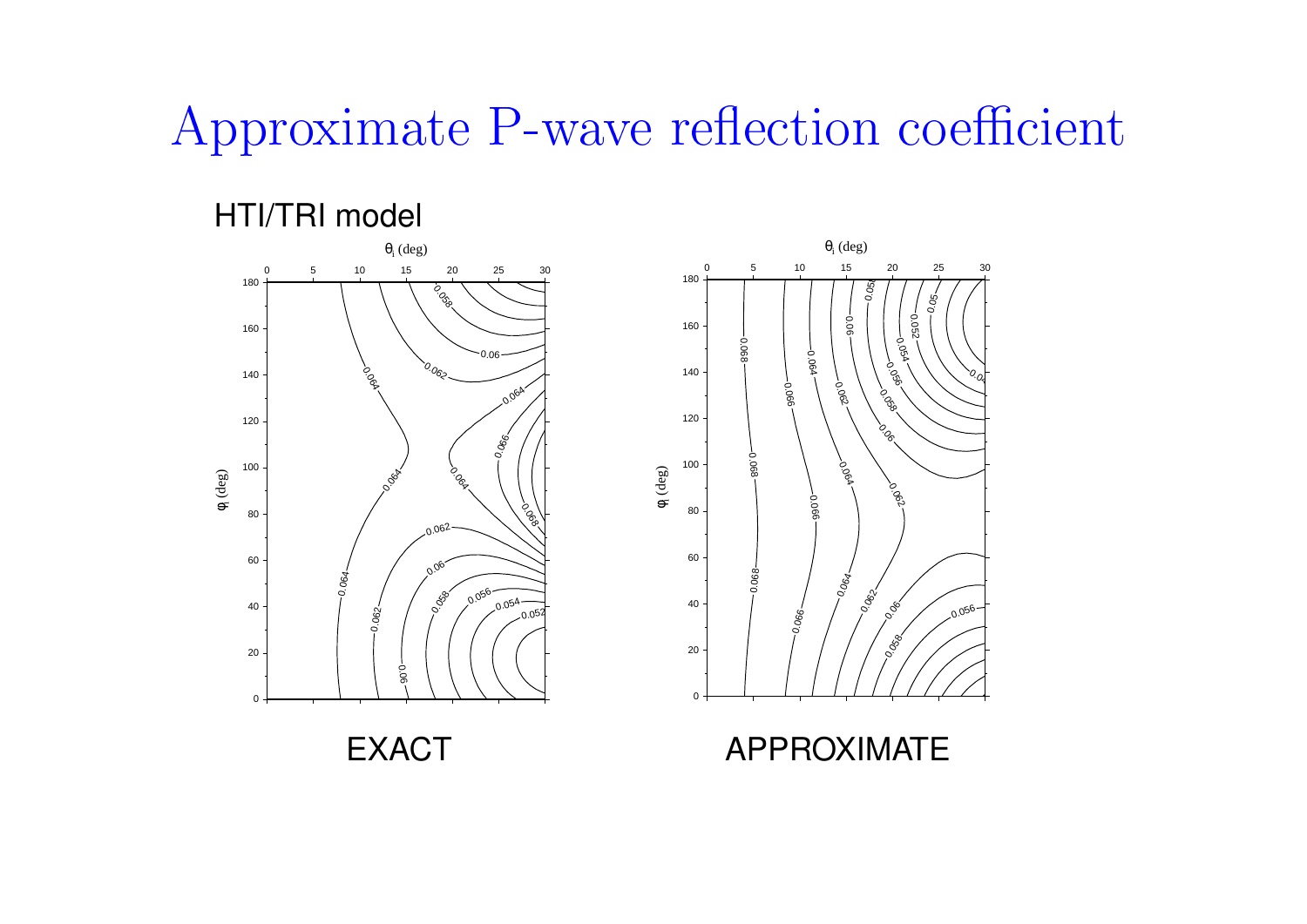HTI/TRI model



#### ABSOLUTE ERROR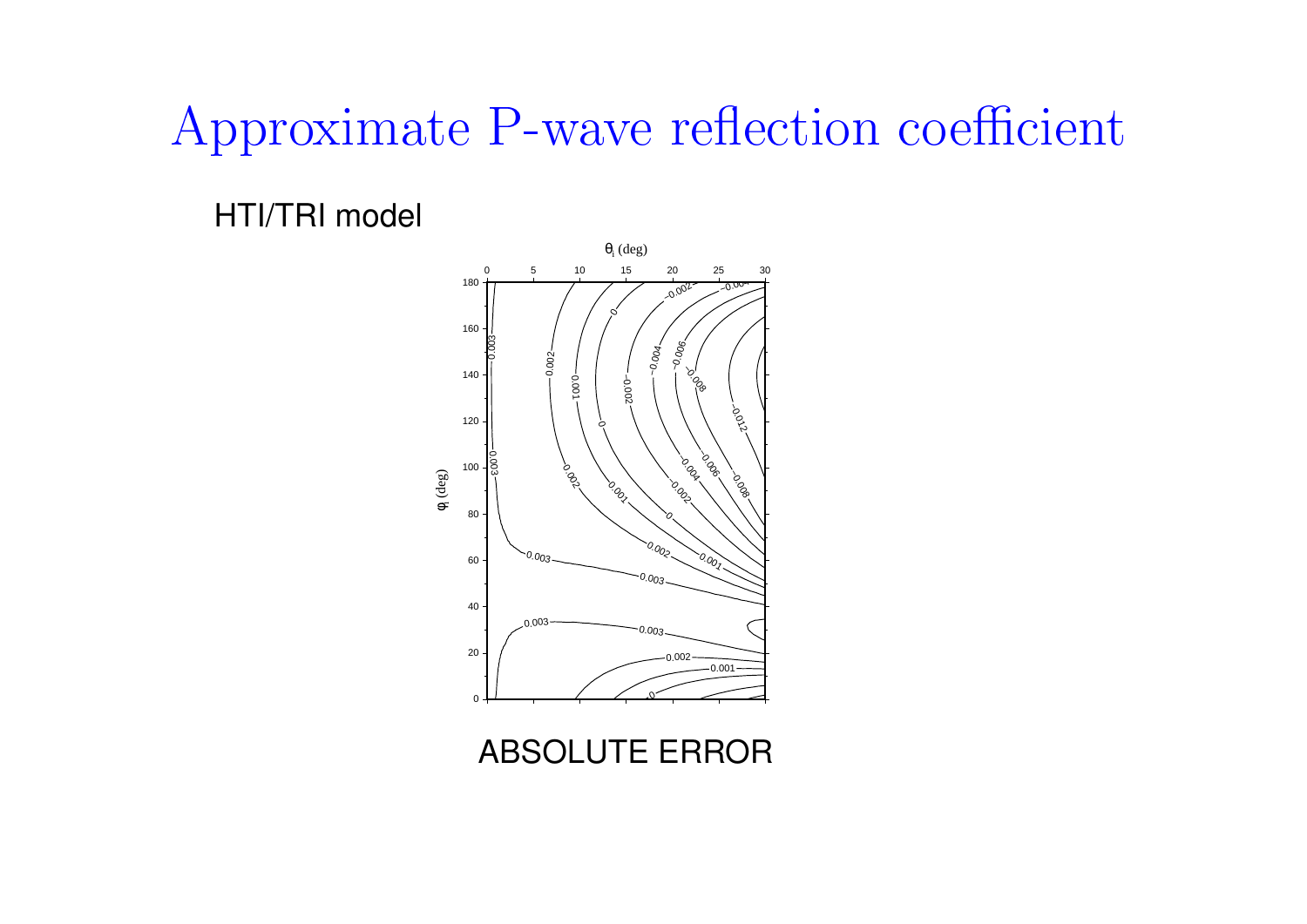A-parameters

- applicable to anisotropy of any symmetry, strength and orientation
- linear transformation analog of Bond transformation
- only 15 A-parameters for P-wave attributes in WA approximation
- only 15 A-parameters for S-wave attributes in WA approximation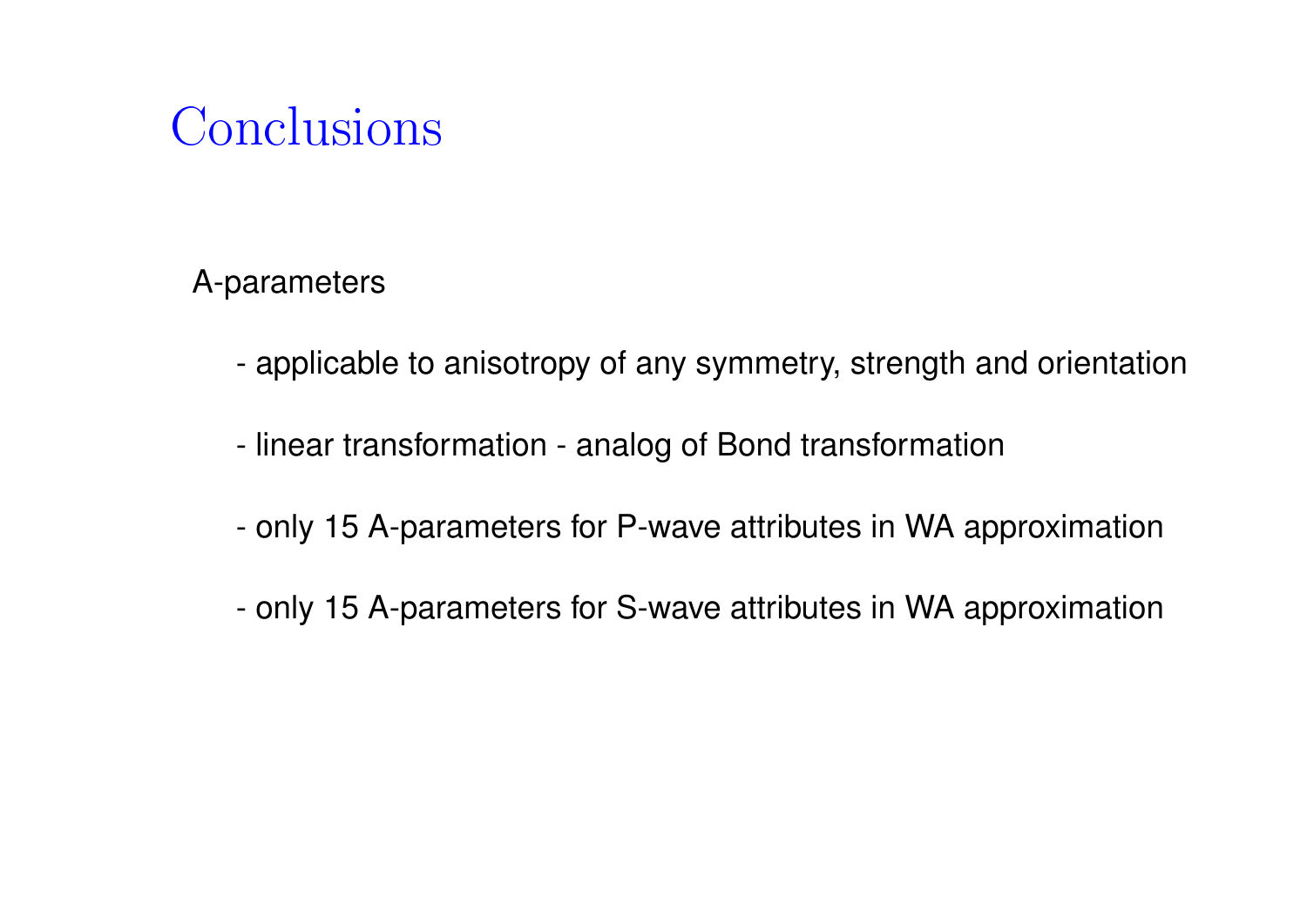P-wave moveout, spreading

- based on weak-anisotropy approximation
- applicable to anisotropy of any symmetry, strength and orientation
- decrease of accuracy for increasing strength of anisotropy and increasing deviation of phase- and ray-velocity directions
- no non-physical assumptions (no acoustic approximation)
- accuracy for all offsets within the order of WA approximation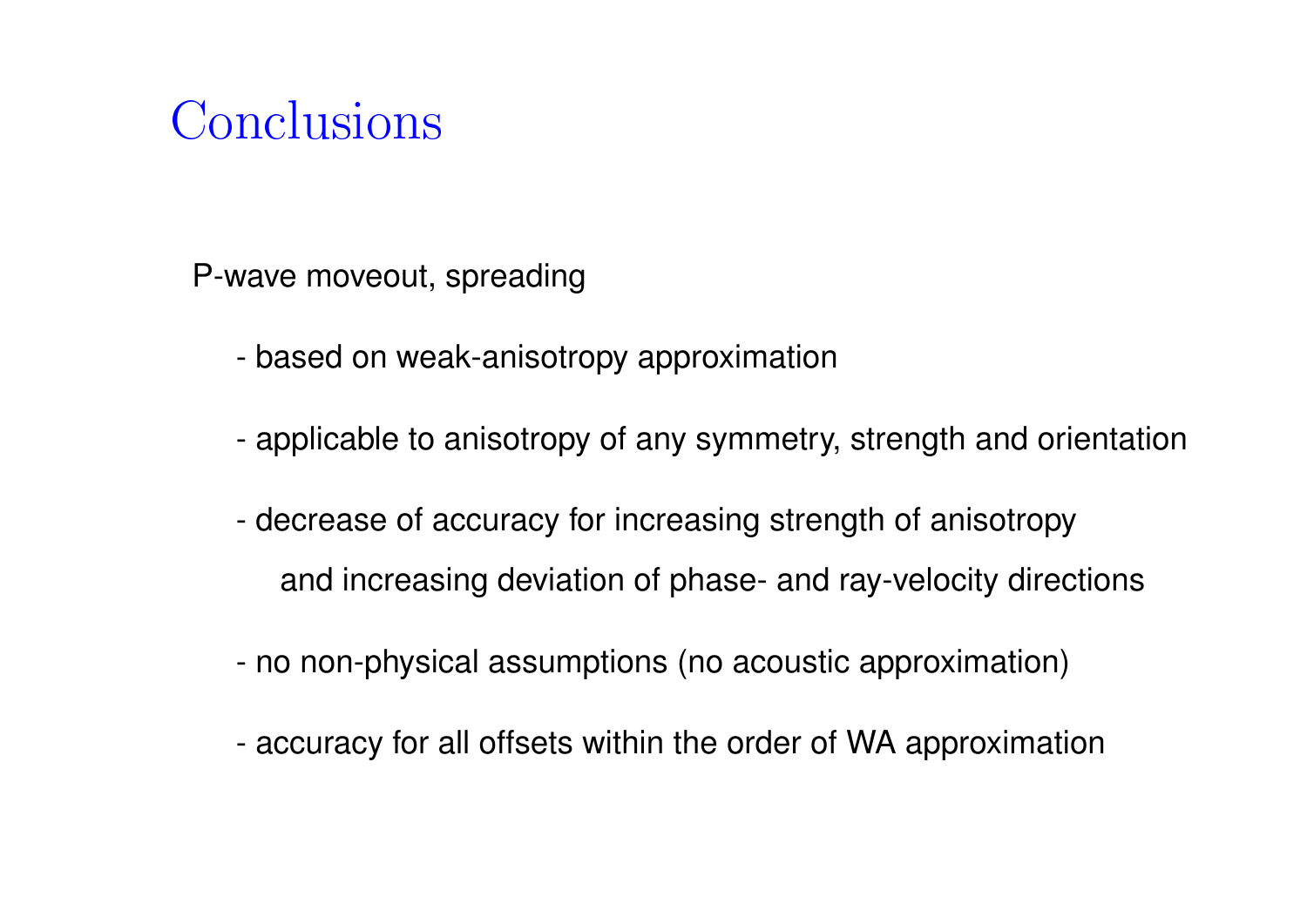P-wave moveout, spreading

- factorization of spreading in arbitrary anisotropy
- moveout and in-plane spreading:
	- dependence on 3 profile A-parameters
- out-of-plane spreading: dependence on 6 profile A-parameters
- dependence of moveout and spreading on 9 global A-parameters through the Bond transformation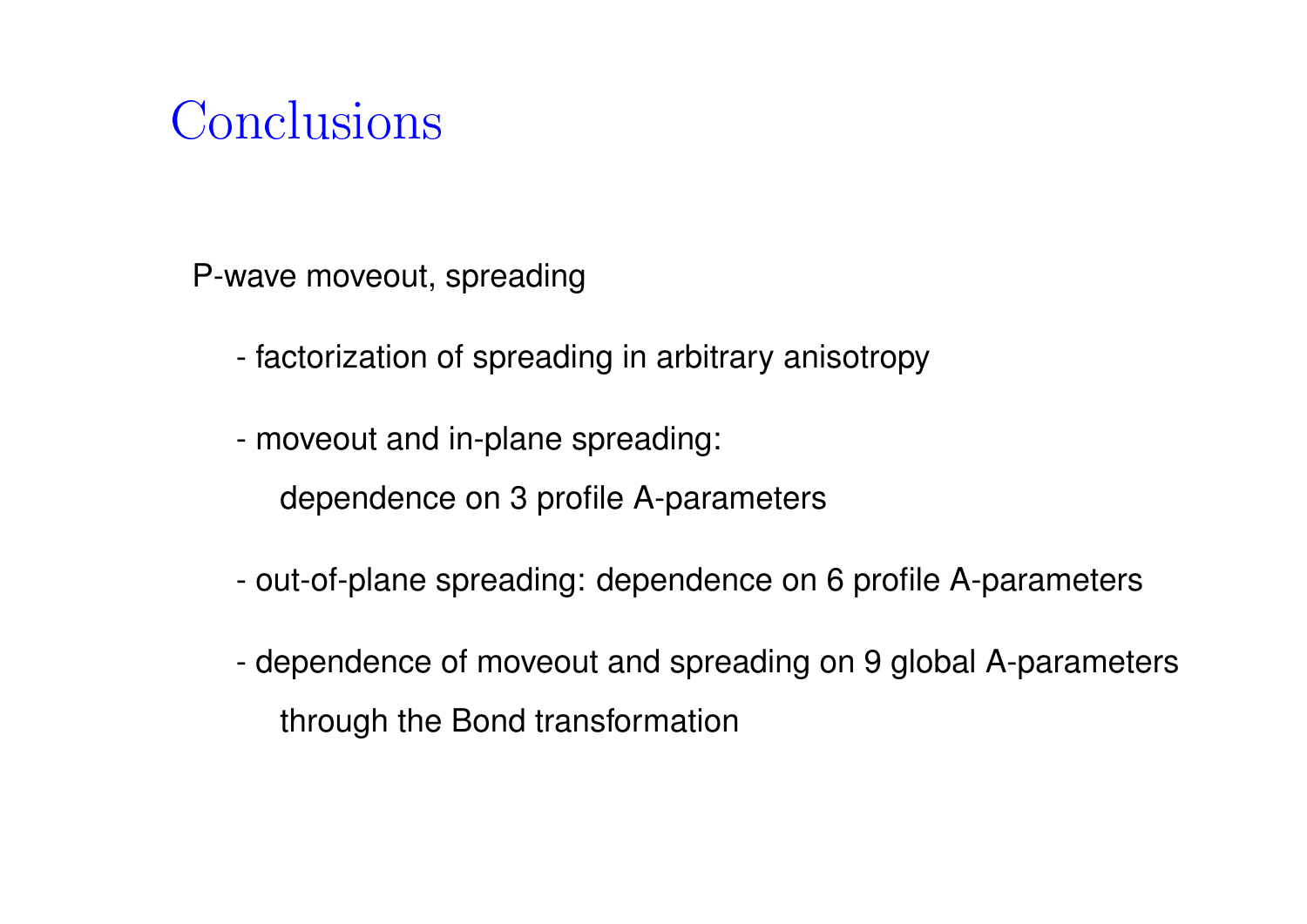P-wave reflection coefficient

- based on weak-contrast and weak-anisotropy approximation
- dependence on contrast of 2 P-wave, 1 S-wave and 1 common profile A-parameters
- dependence on contrast of 4 P-wave, 3 S-wave and 5 common global A-parameters through the Bond transformation
- decrease of accuracy for increasing strength of anisotropy and of velocity contrast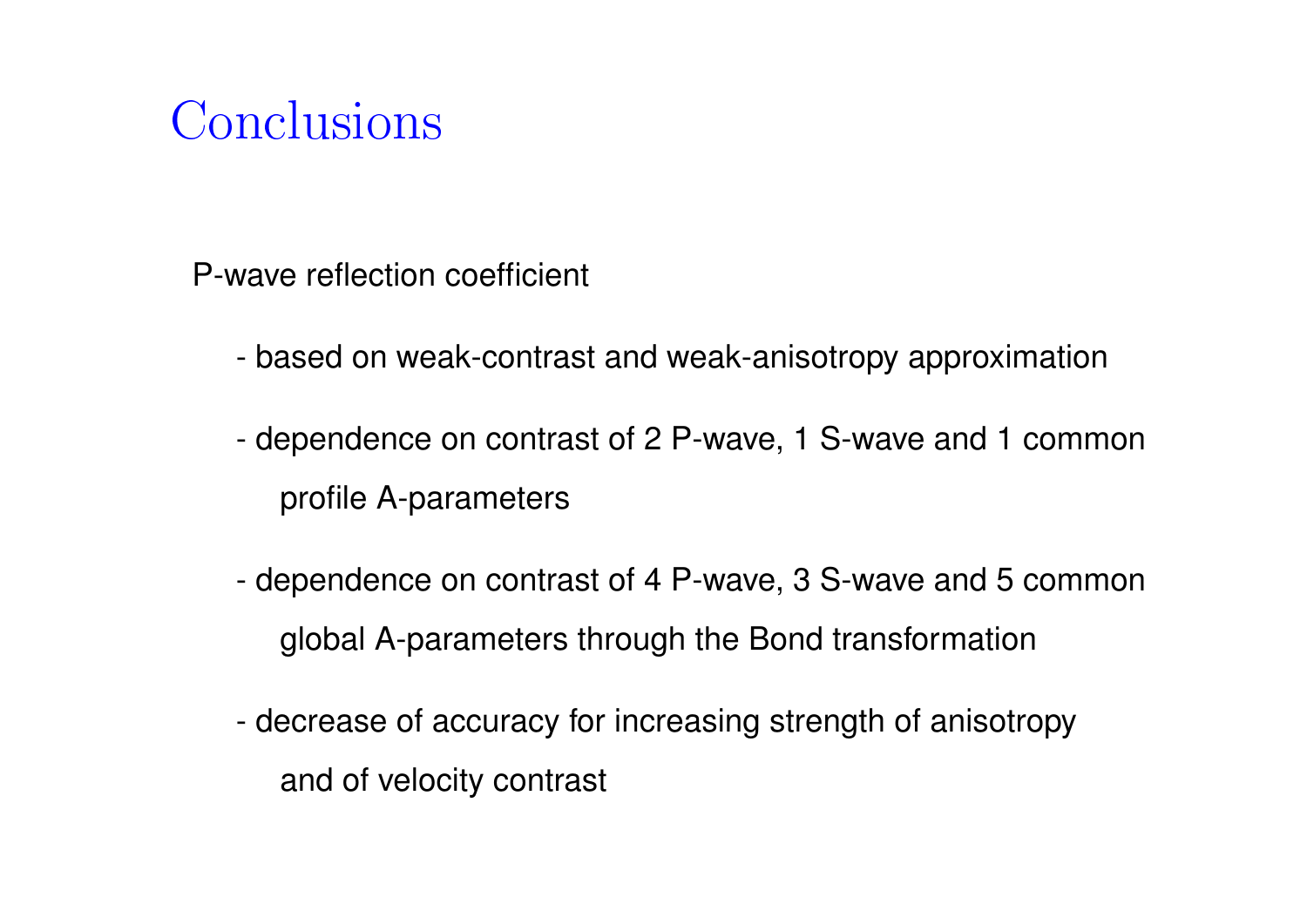## Possible extensions

- reflection moveout of converted PS or common S waves
- inclined reflector
- reflection coefficients of converted or unconverted S waves
- transmission coefficients